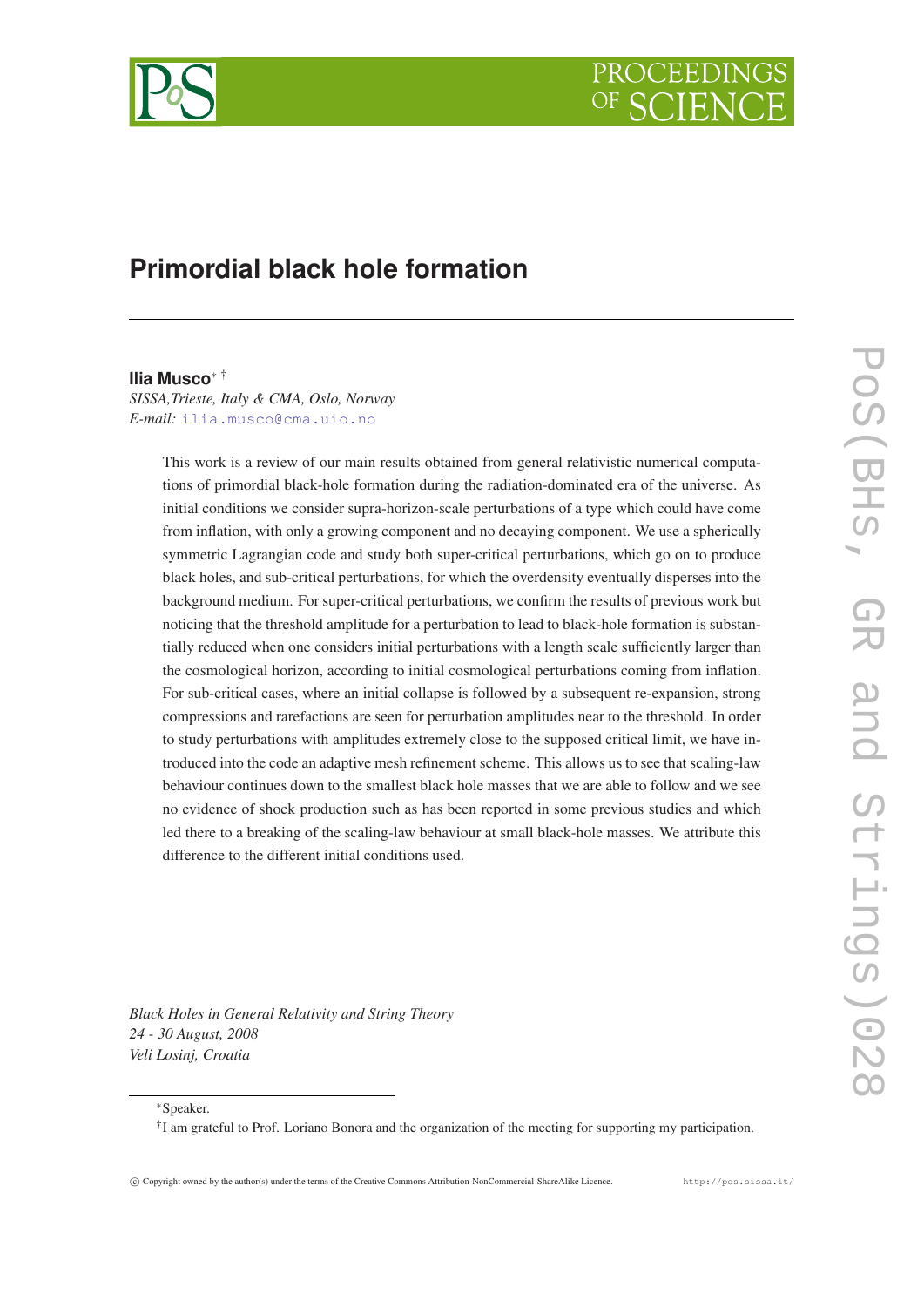# 1. Introduction

It is possible that a population of black holes may have been formed during the radiative era of the early universe by means of gravitational collapse of cosmological perturbations. This was first proposed by Zel'dovich & Novikov (1969) [\[1\]](#page-17-0) and then by Hawking (1971) [\[2\]](#page-17-0). The idea of these primordial black holes (PBHs) has subsequently attracted continuing attention, even if they have sometimes been regarded as uninteresting on the grounds that perturbations with amplitudes sufficiently large to form them are likely to have been extremely rare. Following the initial proposals, the possible formation process was then investigated further by Carr [[3](#page-17-0), [4](#page-17-0)] using an ingenious simplified model in which he considered an overdense spherical region, described as part of a closed Friedmann-Robertson-Walker (FRW) universe, surrounded by a spatially-flat FRW expanding background. Results from this simplified model suggested that PBH formation would occur if the perturbation amplitude  $\delta$ , defined as the relative mass excess inside the overdense region measured when it had the same scale as the cosmological horizon, is greater than a threshold value of about 1/3. A more precise determination of this threshold value, usually referred to as  $\delta_c$ , requires a numerical computation and this was first done by Nadezhin, Novikov & Polnarev (1978) [\[5\]](#page-17-0) and by Bicknell & Henriksen (1979) [\[6\]](#page-17-0). In the 1980s, attention shifted mainly to the cosmological consequences that a population of PBHs would have, and this was extensively studied in various scenarios (see, for example, the recent review by Carr [[7\]](#page-17-0)). In 1999 Niemeyer & Jedamzik [[8](#page-17-0)] returned to the issue of making numerical calculations of the PBH formation process, and they were subsequently followed in this by other groups [[9](#page-17-0), [10\]](#page-17-0) including ourselves [[11,](#page-17-0) [12,](#page-17-0) [13](#page-17-0)]. All of these studies confirmed the overall picture of PBH formation, showing that the precise value of  $\delta_c$ depends on the initial perturbation profile.

An issue with all of these calculations concerns the specification of initial conditions. In particular Niemeyer & Jedamzik in 1999 used non-linear horizon-scale perturbations as their initial conditions [[8](#page-17-0)], finding that  $\delta_c \simeq 0.7$  (in the range of 0.67 – 0.71) for the three types of perturbation profile that they studied. In the same year, Shibata and Sasaki [\[9\]](#page-17-0) presented an alternative formalism for studying PBH formation focusing on metric perturbations, rather than density perturbations, as had also been done previously [\[5,](#page-17-0) [14](#page-17-0)]. They pointed out that the initial conditions used in [[8](#page-17-0)] were specified initially within a nonlinear regime of perturbations of the energy density and velocity field, and were therefore "inevitably contaminated by an unrealistic decaying mode" component that would diverge for  $t \to 0$ . In a recent paper [\[15\]](#page-17-0) this analysis has been converted in terms of the perturbation amplitude  $\delta$ , showing that the Shibata and Sasaki results, corresponding to a wide choice of perturbation shapes, are consistent with  $\delta_c$  in the range  $0.3 \lesssim \delta_c \lesssim 0.5$ . Bearing all this in mind, we ourselves then made calculations in 2005 [[11](#page-17-0)] specifying the initial conditions within the linear regime of energy density and velocity field, giving only growing mode solutions at the horizon crossing time. During the subsequent evolution, in fact, the decaying component of the perturbation had time to become negligible before the perturbation passed inside the cosmological horizon (at the "horizon-crossing" time) and started its non-linear evolution, making the treatment of the eventual black-hole formation a better representation of what would happen for perturba-tions coming from inflation. The simulations in [[11\]](#page-17-0) gave values of  $\delta_c$  in the range  $0.43 - 0.47$ (instead of  $0.67 - 0.71$ ) for the same types of perturbation profile used in [\[8\]](#page-17-0), explaining so the disagreement pointed out in [\[15](#page-17-0)].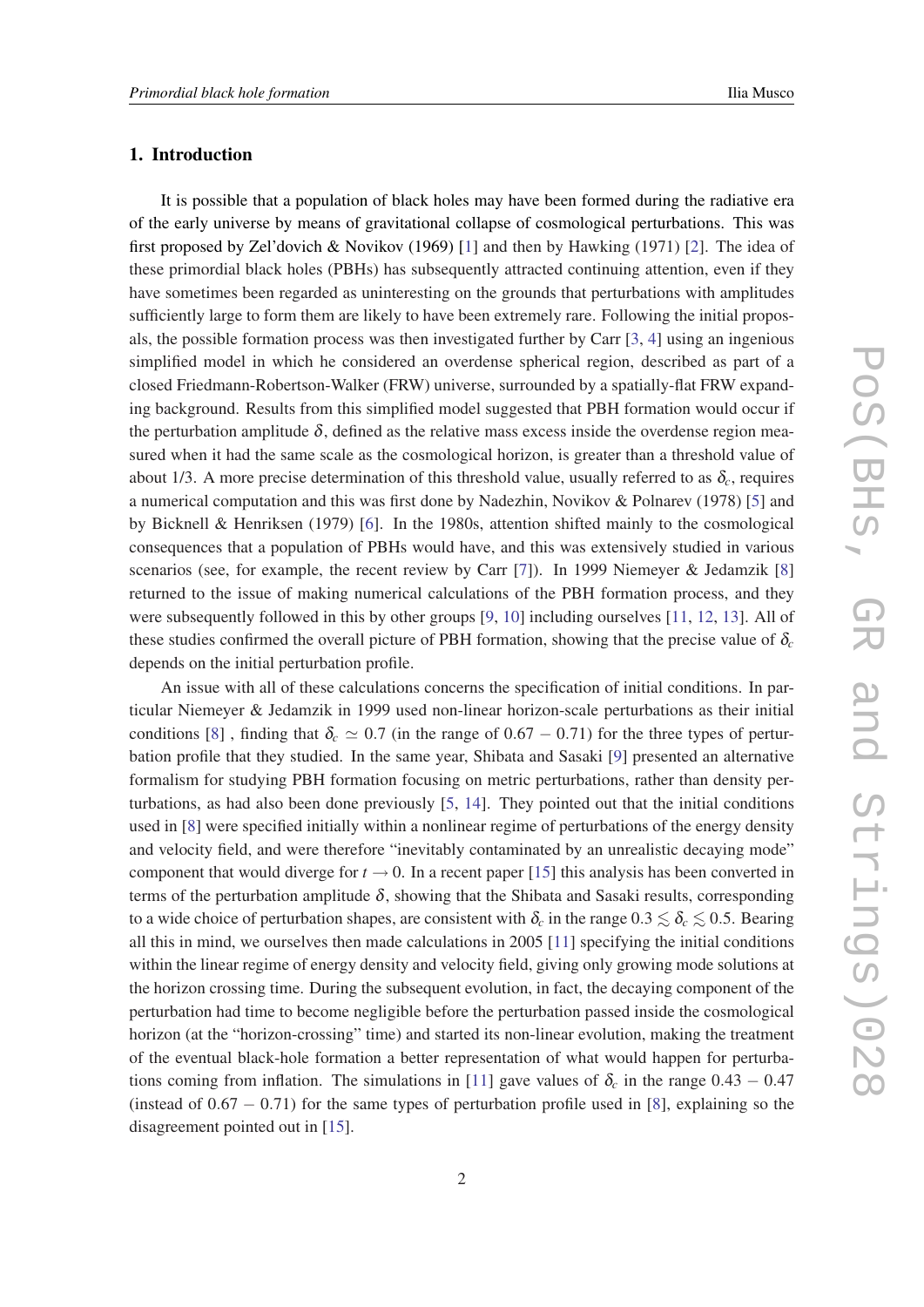All of these studies confirmed the overall picture of PBH formation, showing that the precise value of  $\delta_c$  depends on the initial perturbation profile. However, the best thing to do is clearly to specify from the beginning perturbations containing only a growing component. We addressed this in 2007 [\[12](#page-17-0)], where the initial conditions were again specified as linear supra-horizon-scale perturbations of the fluid parameters, but now using an asymptotic quasi-homogeneous solution [[16\]](#page-17-0), which gives a consistent pure growing behaviour. When the perturbation length-scale is much larger than the cosmological horizon, the perturbation in the curvature can be non-linear (as necessary in order to subsequently produce a black hole) while the perturbations of the hydrodynamical quantities are still in the linear regime. In this situation, the coupled system of Einstein and hydrodynamical equations can be solved analytically, and one finds that the small perturbations in energy density, velocity, etc are generated uniquely by the curvature profile, which is then the only quantity that needs to be specified. In  $[12]$  $[12]$  the numerical scheme developed in  $[11]$  $[11]$  $[11]$  was modified so as to use initial data coming from this quasi-homogeneous solution, and the values of  $\delta_c$  found in [[11\]](#page-17-0) were confirmed. The crucial point of this argument is that the main perturbations of interest in this cosmological context are ones coming from inflation which then re-enter the cosmological horizon at later times.

For understanding the cosmological impact of PBHs, it is necessary to determine the probabilities of different types of perturbation profile (see Hidalgo & Polnarev [[17\]](#page-17-0), and references therein) and the corresponding values of  $\delta_c$ . However it is also necessary to have a consistent understanding of the collapse process and of the dependence of the PBH mass on the perturbation amplitude. An important contribution to this was made by Niemeyer & Jedamzik [\[8,](#page-17-0) [18\]](#page-17-0) (reproduced by us in [[11\]](#page-17-0)) who showed also that the masses of PBHs produced in the radiative era by perturbations with a given profile type, follow the scaling-law behaviour of critical collapse, first discovered for idealized conditions by Choptuik [[19\]](#page-17-0), i.e. the masses of the black holes produced follow a power law  $M_{BH} \propto (\delta - \delta_c)^{\gamma}$  if  $\delta$  is close enough to  $\delta_c$ . If one considers a perfect fluid with an equation of state of the form  $p = we$  (where p is the pressure and e is the energy density), then the value of the critical exponent γ depends on the value of *w* [[20\]](#page-17-0). Niemeyer & Jedamzik found a scaling law with  $\gamma \simeq 0.36$  for the models which they studied, agreeing with the value of  $\gamma$  already found for idealized critical collapse in a radiation fluid (having  $w = 1/3$ ) [[21\]](#page-17-0). However, their code was only able to handle cases with a fairly small range of  $\delta - \delta_c$  (and hence of PBH masses), leaving open the question of whether the scaling law would continue down to very low values of *MBH*. In 2002 this issue was taken up by Hawke & Stewart [\[10](#page-17-0)] who used a sophisticated purpose-built code which was able to handle a much wider range of values of  $\delta - \delta_c$  and deal with the strong shocks that they found arising for cases near to the critical limit ( $\delta \rightarrow \delta_c$ ). They too found a scaling law over a certain range of PBH masses (spanning a factor of  $\sim$  100) but with deviations away from this for higher and lower masses. In particular, for the perturbations having amplitudes closest to the critical limit, they found that the relationship levelled off at a minimum mass of  $\sim 10^{-3.5}$  of the cosmological horizon mass at their initial time. However in [[10\]](#page-17-0) non linear initial conditions had again been considered, including a decaying component, and this could be the cause of these results. For this reason, in a third paper by us ([[13\]](#page-17-0) submitted), we went much deeper into the nearly-critical regime, using an updated version of our previous computer code implementing the scheme with an adaptive mesh refinement, but still using pure growing solutions as initial conditions. In the present report, we give a review of our main results which have been described more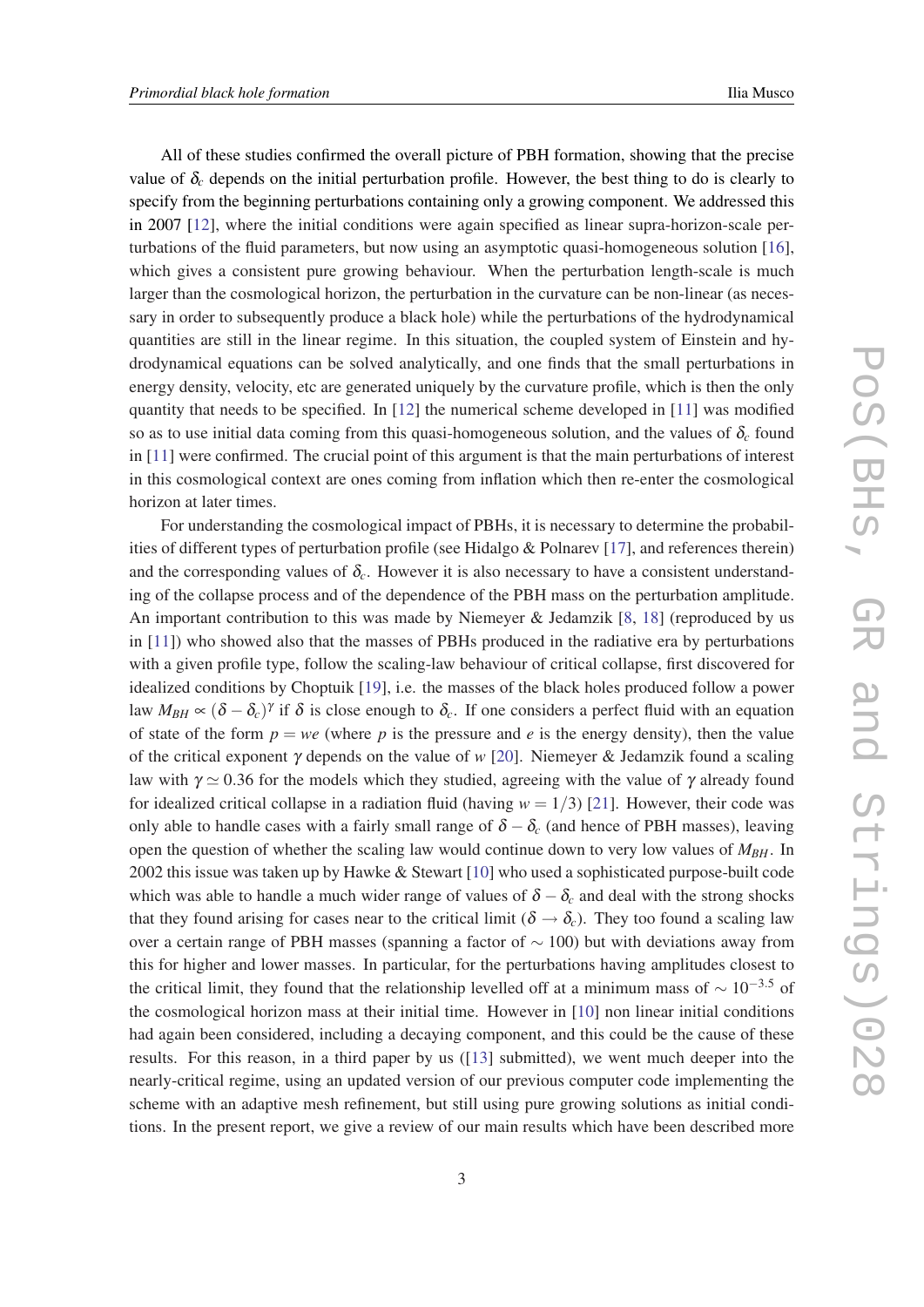<span id="page-3-0"></span>extensively in [[11,](#page-17-0) [12,](#page-17-0) [13\]](#page-17-0), focusing in particular on our more recent results regarding behaviour in the nearly-critical regime and possible breaking of the scaling law (for which we, in fact, find no evidence).

# 2. Mathematical formulation of the problem

We use two different formulations of the general relativistic hydrodynamic equations: one for setting the initial conditions and the other for studying the black hole formation. Throughout, we are assuming spherical symmetry and that the medium can be treated as a perfect fluid; we use a Lagrangian formulation of the equations with a radial coordinate *r* which is co-moving with the matter.

#### 2.1 The Misner-Sharp formalism

For the initial conditions, it is convenient to use a diagonal form of the metric, with the time coordinate *t* reducing to the standard FRW time in the case of a homogeneous medium with no perturbations. (This sort of time coordinate is therefore often referred to as "cosmic time"). We write this metric in the form given by Misner & Sharp (MS) [[22\]](#page-17-0), whose approach we follow here in writing the GR hydrodynamic equations:

$$
ds^{2} = -a^{2} dt^{2} + b^{2} dr^{2} + R^{2} (d\theta^{2} + \sin^{2} \theta d\varphi^{2}),
$$
 (2.1)

with the coefficients *a*, *b* and *R* being functions of *r* and *t* and *R* playing the role of an Eulerian radial coordinate. Using the definitions

$$
D_t \equiv \frac{1}{a} \left( \frac{\partial}{\partial t} \right),\tag{2.2}
$$

$$
D_r \equiv \frac{1}{b} \left( \frac{\partial}{\partial r} \right),\tag{2.3}
$$

one defines the quantities

$$
U \equiv D_t R, \tag{2.4}
$$

and

$$
\Gamma \equiv D_r R, \tag{2.5}
$$

where *U* is the radial component of four-velocity in the "Eulerian" frame and  $\Gamma$  is a generalized Lorentz factor. The metric coefficient *b* can then be written as

$$
b \equiv \frac{1}{\Gamma} \frac{\partial R}{\partial r},\tag{2.6}
$$

For a radiative medium where rest-mass makes a negligible contribution to the energy density, the GR hydrodynamic equations can then be written in the following form (where we use the notation that *e* is the energy density, *p* is the pressure,  $\rho$  is the compression factor, and *M* is the mass contained inside radius *R*):

$$
D_t U = -\left[\frac{\Gamma}{(e+p)}D_r p + \frac{M}{R^2} + 4\pi R p\right],\tag{2.7}
$$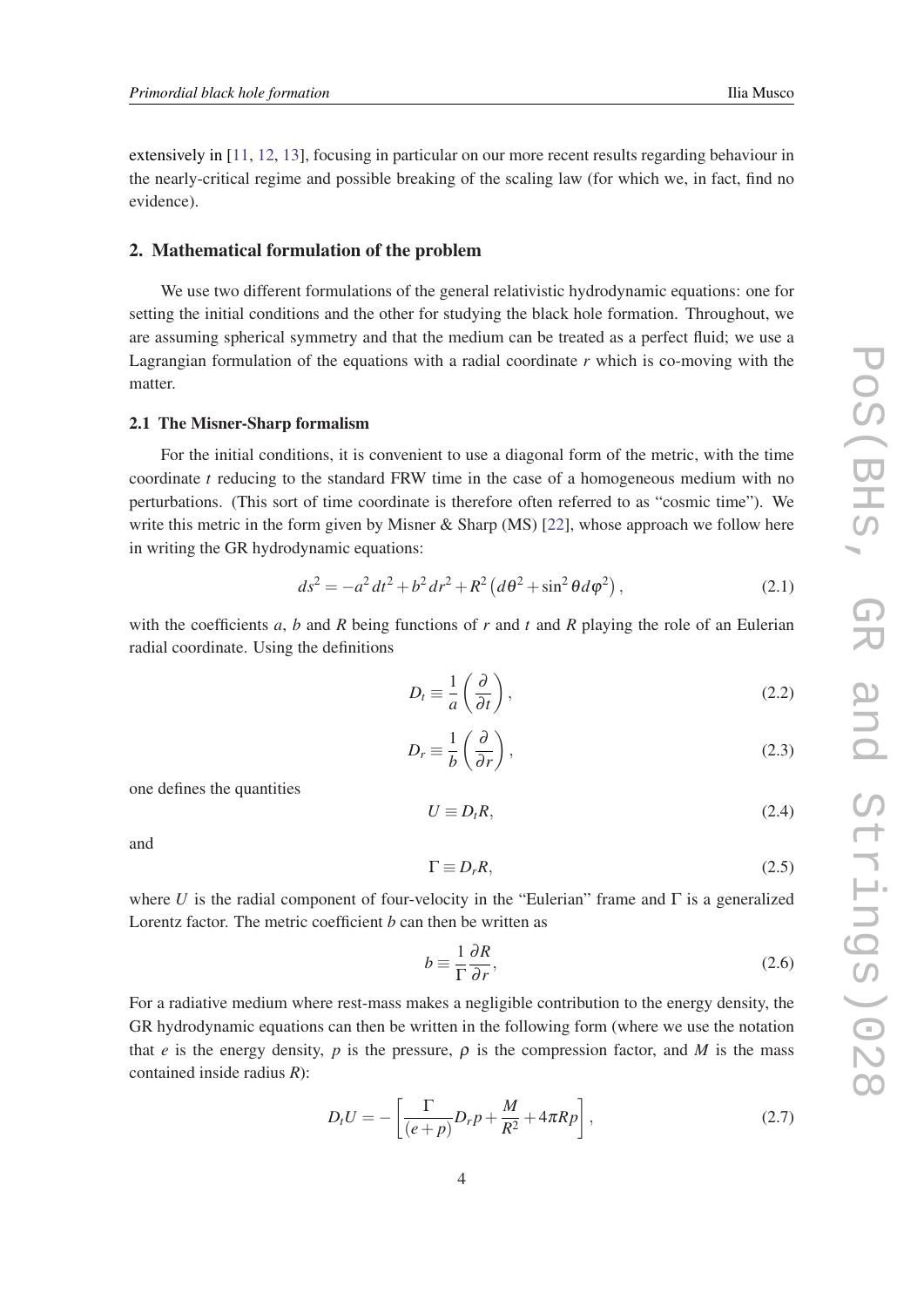$$
D_t \rho = -\frac{\rho}{\Gamma R^2} D_r(R^2 U), \qquad (2.8)
$$

$$
D_t e = \frac{e + p}{\rho} D_t \rho, \qquad (2.9)
$$

$$
D_t M = -4\pi R^2 pU,\tag{2.10}
$$

$$
D_r a = -\frac{a}{e+p} D_r p,\tag{2.11}
$$

$$
D_r M = 4\pi R^2 \Gamma e, \qquad (2.12)
$$

<span id="page-4-0"></span>plus a constraint equation

$$
\Gamma^2 = 1 + U^2 - \frac{2M}{R} \,. \tag{2.13}
$$

We also have the equation of state for a perfect fluid:

$$
p = we \tag{2.14}
$$

with  $w = 1/3$  for radiation fluid, used in the results presented later.

# 2.2 Description of the initial conditions

The initial conditions are set by considering a perturbation of the otherwise uniform medium whose length-scale  $R_0$  is much larger than the cosmological horizon  $R_H \equiv H^{-1}$ . Under these circumstances, the perturbations in  $e$  and  $U$  can be extremely small while still giving a large amplitude perturbation of the metric (as is necessary if a black hole is eventually to be formed) and the above system of equations can then be solved analytically to first order in the small parameter  $\varepsilon \equiv (R_H/R_0)^2 << 1$ , that is equivalent to having  $R_0 \equiv NR_H$  with  $N >> 1$ . The result, called the "quasi-homogeneous solution" [[12\]](#page-17-0), gives formulae for the perturbations of all of the metric and hydrodynamical quantities in terms only of the curvature perturbation. When  $\varepsilon \ll 1$ , the curvature perturbation is time-independent [[23](#page-18-0)] and in our scenario we find it convenient to represent it in terms of a quantity  $K(r)$  similar to the constant K appearing in the standard form of the FRW metric but now depending on *r*.

The system of equations  $(2.4)$  $(2.4)$  -  $(2.13)$  can be re-written as:

$$
\dot{R} = aU\tag{2.15}
$$

$$
\frac{\dot{b}}{b} = a \frac{U'}{R'}\tag{2.16}
$$

$$
\frac{a'}{a} = -\frac{w}{1+w} \frac{e'}{e}
$$
\n
$$
(2.17)
$$

$$
\dot{M} = -4\pi w e R^2 R \tag{2.18}
$$

$$
M' = 4\pi eR^2R'
$$
 (2.19)

$$
\frac{R'^2}{b^2} = 1 + U^2 - \frac{2M}{R}
$$
 (2.20)

where the dot and dash denote differentiation with respect to  $t$  and  $r$  respectively. We use the equation of state  $(2.14)$  to express the pressure as a function of the energy density, equation  $(2.5)$  $(2.5)$  $(2.5)$ gives an expression for Γ, and  $\rho$  can be calculated from equation (2.8).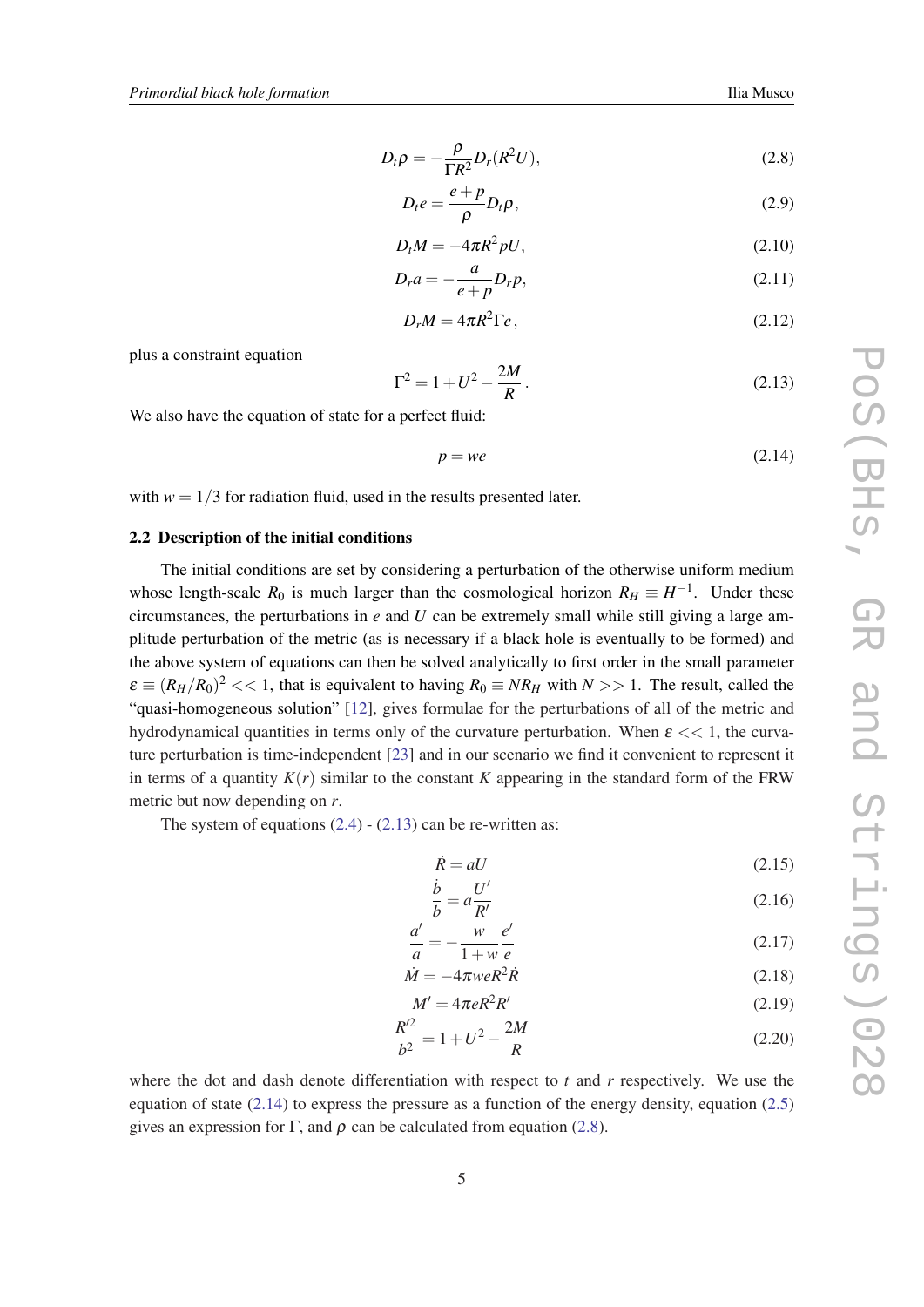<span id="page-5-0"></span>The background solution is a spatially flat FRW universe described by  $K = 0$ . The corresponding background value of the energy density (indicated with the suffix "b") is calculated from the Friedmann equation

$$
\left(\frac{\dot{s}}{s}\right)^2 = H_b^2 = \frac{8\pi}{3}e_b.
$$
 (2.21)

The quantity  $e_b$  is related to the scale factor  $s(t)$  by the continuity equation [\(2.9\)](#page-4-0) used for the unperturbed case

$$
\frac{\dot{e}_b}{e_b} = -3(1+w)\frac{\dot{s}}{s},\tag{2.22}
$$

while the background values of the other quantities are obtained from the FRW metric and the set of equations [\(2.15](#page-4-0)) - ([2.20\)](#page-4-0):

$$
a_{\rm b} = 1\tag{2.23}
$$

$$
b_{\mathbf{b}} = s(t) \tag{2.24}
$$

$$
R_{\rm b} = s(t)r \tag{2.25}
$$

$$
M_{\rm b} = \frac{4}{3}\pi e_{\rm b} R_{\rm b}^3 \tag{2.26}
$$

$$
U_{\rm b} = H_{\rm b} R_{\rm b} = \dot{s}(t) r \tag{2.27}
$$

One can relate the scale factor to the comoving length scale of the perturbation  $r_0$ 

$$
s(t) = \frac{NR_H}{r_0},\tag{2.28}
$$

and define the comoving coordinate as

$$
r = \frac{R_{\rm b}}{s(t)} = \frac{r_0}{NR_H} R_{\rm b},\tag{2.29}
$$

where the value of  $R_b$  is obtained by integrating equation ([2.6](#page-3-0)) with  $\Gamma = 1$  and  $r_0$  is determined by the particular expression used for  $K(r)$  [[12](#page-17-0)].

The initial perturbations are defined as:

$$
R = R_b(1 + \varepsilon \tilde{R})
$$
\n(2.30)

$$
U = H_b R (1 + \varepsilon \tilde{U}) \tag{2.31}
$$

$$
b = \frac{R'}{\sqrt{1 - K(r)r^2}} (1 + \varepsilon \tilde{b})
$$
\n(2.32)

$$
a = 1 + \varepsilon \tilde{a} \tag{2.33}
$$

$$
e = e_b(1 + \varepsilon \tilde{e}) \tag{2.34}
$$

$$
M = \frac{4}{3}\pi e_b R^3 (1 + \varepsilon \tilde{M})
$$
\n(2.35)

where here, and in the following, the tilde denotes a perturbation quantity. Considering  $\varepsilon$  as a small parameter allows one to keep only first order terms with respect to  $\varepsilon$  in the hydrodynamical equations ([2.15\)](#page-4-0) - ([2.20\)](#page-4-0). Inserting the perturbations just defined into this set of equations, we get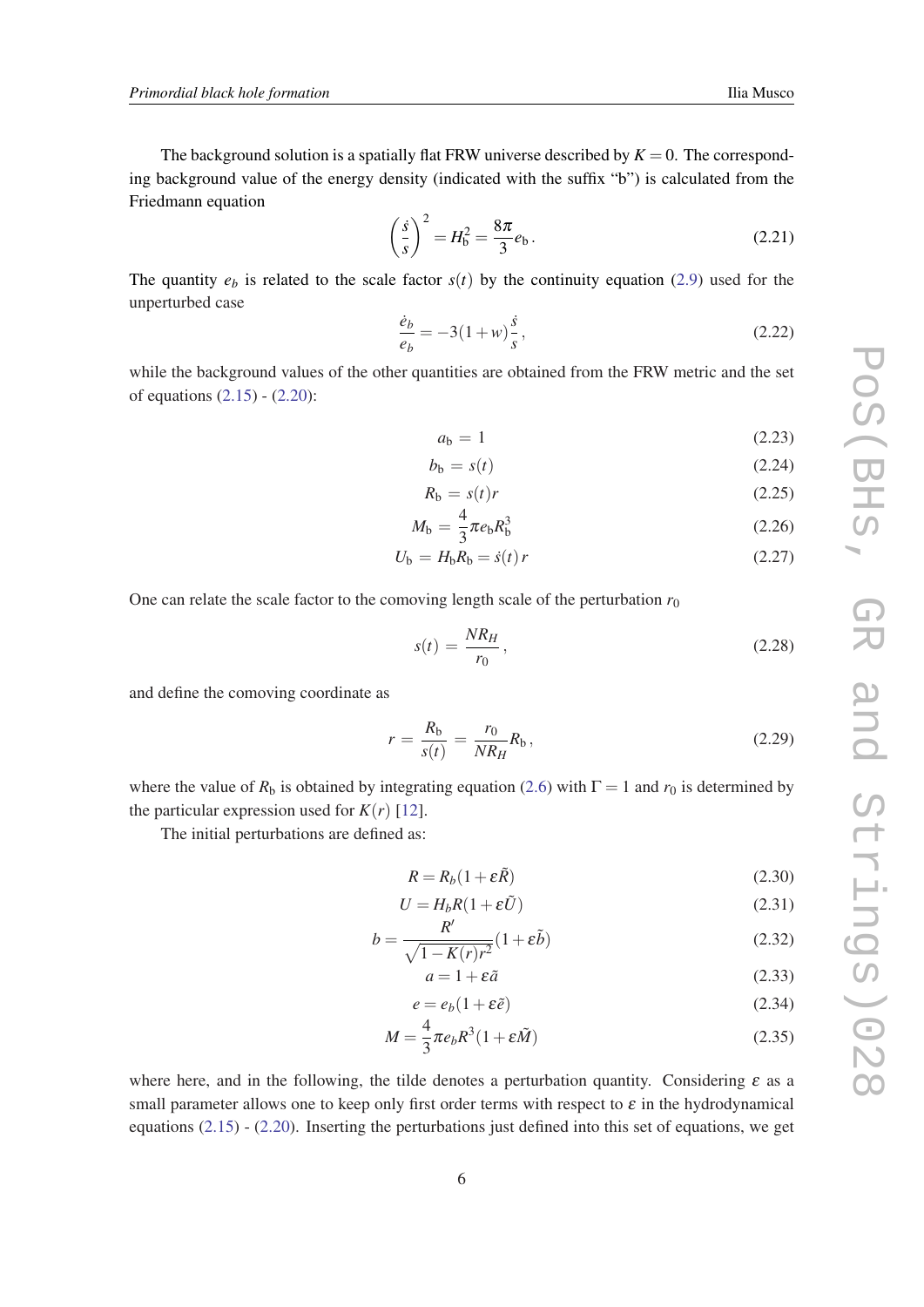<span id="page-6-0"></span>the explicit form of the so called quasi-homogeneous solution, expressing all of the tilde-quantities just as functions of  $K(r)$ :

$$
\tilde{e} = \Phi \frac{1}{3r^2} \left[ r^3 K(r) \right]^r r_0^2 \tag{2.36}
$$

$$
\tilde{a} = -\Phi \frac{\gamma}{1+\gamma} \frac{1}{3r^2} \left[ r^3 K(r) \right]^{\prime} r_0^2 \tag{2.37}
$$

$$
\tilde{U} = \frac{1}{2} [\Phi - 1] K(r) r_0^2
$$
\n(2.38)

$$
\tilde{M} = \Phi K(r) r_0^2, \qquad (2.39)
$$

$$
\tilde{R} = -I_1 \frac{1}{3r^2} \left[ r^3 K(r) \right] ' r_0^2 + I_2 \frac{K(r)}{2} r_0^2, \tag{2.40}
$$

$$
\tilde{b} = I_1 r \left[ \frac{1}{3r^2} \left( r^3 K(r) \right)' \right]' r_0^2.
$$
\n(2.41)

with

$$
\Phi = \frac{3(1+w)}{5+3w} \tag{2.42}
$$

$$
I_1 = \frac{3w}{(1+3w)(5+3w)}
$$
 (2.43)

$$
I_2 = -\frac{2}{(1+3w)(5+3w)}\tag{2.44}
$$

being three parameters that depend only on the value of  $w$  in the equation of state  $\frac{1}{w}$ . The time variation of the perturbation quantities is given only by  $\varepsilon(t)$ :

$$
\mathcal{E}(t) \propto \left(\frac{t}{t_0}\right)^{\frac{2(1+3w)}{3(1+w)}},\tag{2.45}
$$

which has the same behaviour as the standard solution for a growing mode in cosmological perturbation theory (see for example [[24,](#page-18-0) [25](#page-18-0)]).

#### 2.3 General properties of the curvature profile

From the definition of  $b$  given by  $(2.32)$ , we obtain an obvious mathematical requirement

$$
1 - K(r)r^2 > 0 \implies K(r) < \frac{1}{r^2} \,. \tag{2.46}
$$

This corresponds to the physical condition that a perturbed spherical region of co-moving radius *r* should not be causally disconnected from the rest of the Universe. This condition was formulated in [\[7\]](#page-17-0) and recently analyzed in [[26\]](#page-18-0), where the perturbation was described by a region with  $K = 1$ , embedded in a region with  $K = 0$ .

Another important requirement is given by the condition that the total excess of mass in the initial configuration is equal to zero

$$
\int_0^\infty 4\pi r^2 \tilde{e}(r) dr = 0.
$$
\n(2.47)

<sup>&</sup>lt;sup>1</sup>As explained in [\[12](#page-17-0)], the quasi-homogeneous solution holds also for multiple fluids with  $w = w(t)$ ; in that case, there is not a simple analytical expression for  $\Phi$ ,  $I_1$  and  $I_2$  and the tilde-quantities depend on both *r* and *t*.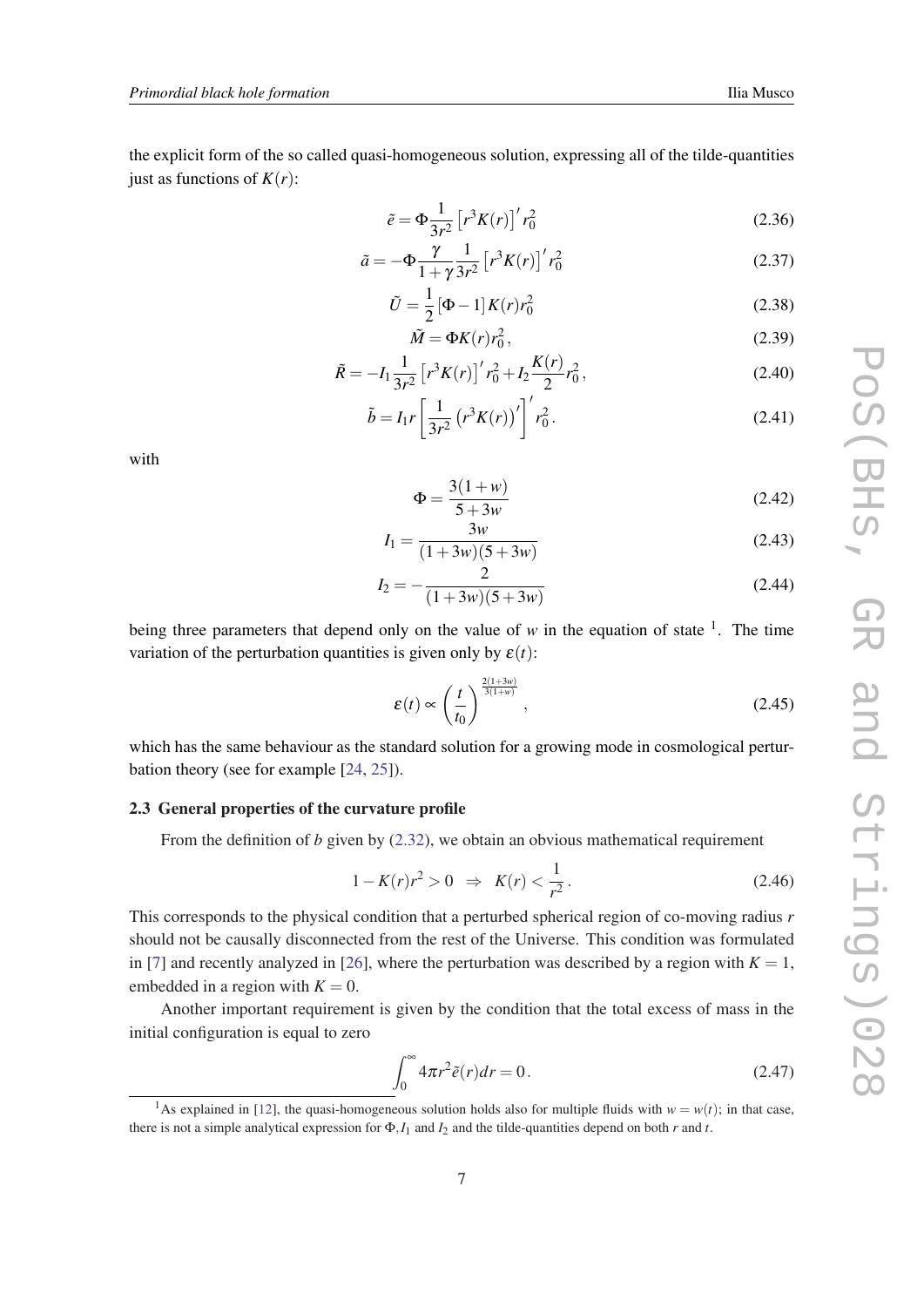Using ([2.36\)](#page-6-0), this is equivalent to

$$
\lim_{r \to \infty} r^3 K(r) = 0. \tag{2.48}
$$

Condition ([2.47\)](#page-6-0) follows from conservation of total mass-energy and is related to the fact that we consider only perturbations within a spatially flat Universe. This requirement is related to the causality principle (see [\[12](#page-17-0)] for further explanation).

An important parameter characterising the curvature profile is the value of  $r_0$  that specifies the comoving length-scale of the overdense region in the configuration. From [\(2.36\)](#page-6-0) we have

$$
\tilde{e}(r_0) = 0 \Rightarrow K(r_0) + \frac{r_0}{3} K'(r_0) = 0.
$$
\n(2.49)

and this allows one to determine the value of  $r_0$  to be used in the quasi-homogeneous solution, when the explicit form of  $K(r)$  has been chosen.

To characterize the amplitude of the perturbation, we use the integrated quantity  $\delta$ , that measures the relative mass excess within the overdense region, as frequently done in the literature. In the quasi-homogeneous solution, this is given by

$$
\delta(t) \equiv \left(\frac{4}{3}\pi r_0^3\right)^{-1} \int_0^{r_0} 4\pi \frac{e - e_b}{e_b} r^2 dr = \Phi \varepsilon(t) K(r_0) r_0^2 \tag{2.50}
$$

which also has the familiar linear growth with cosmic time. For discussing the scaling law, we need to have a measure of the perturbation amplitude defined consistently for different cases, and for this we use  $\delta$  as given by expression (2.50) with  $\varepsilon$  set equal to 1. This gives very similar values to those actually calculated at horizon crossing, with non-linear evolution taken into account, but it can be calculated with greater precision since it is given analytically.

In the present work, we make the choice of using a Gaussian profile for  $K(r)$ , normalized to be equal to 1 at the centre:

$$
K(r) = \exp\left(-\frac{r^2}{2\Delta^2}\right). \tag{2.51}
$$

Substituting this into ([2.36\)](#page-6-0), one obtains

$$
\tilde{e} = \frac{2}{3}r_0^2 \left[1 - \frac{r^2}{3\Delta^2}\right] \exp\left(-\frac{r^2}{2\Delta^2}\right). \tag{2.52}
$$

Since  $r = r_0$  at the outer edge of the overdensity (where  $\tilde{e} \to 0$ ), one then has  $r_0^2 = 3\Delta^2$  and so (2.52) can be rewritten as

$$
\tilde{e} = 2\Delta^2 \left[ 1 - \left(\frac{r}{r_0}\right)^2 \right] \exp\left(-\frac{3}{2}\left(\frac{r}{r_0}\right)^2\right),\tag{2.53}
$$

or

$$
\tilde{e} = 2\Delta^2 \left[ 1 - \left(\frac{R_b}{R_0}\right)^2 \right] \exp\left(-\frac{3}{2}\left(\frac{R_b}{R_0}\right)^2\right),\tag{2.54}
$$

in terms of the background radial coordinate  $R_b = s(t)r$ , where  $s(t)$  is the cosmological scale factor. This expression is that for the well-known mexican-hat profile, as used in previous calculations by Niemeyer & Jedamzik [[8](#page-17-0)] and ourselves [\[11](#page-17-0), [12\]](#page-17-0). Inserting the expression for  $r_0$  into (2.50) gives

$$
\delta = 2\Delta^2 \exp\left(-\frac{3}{2}\right) \tag{2.55}
$$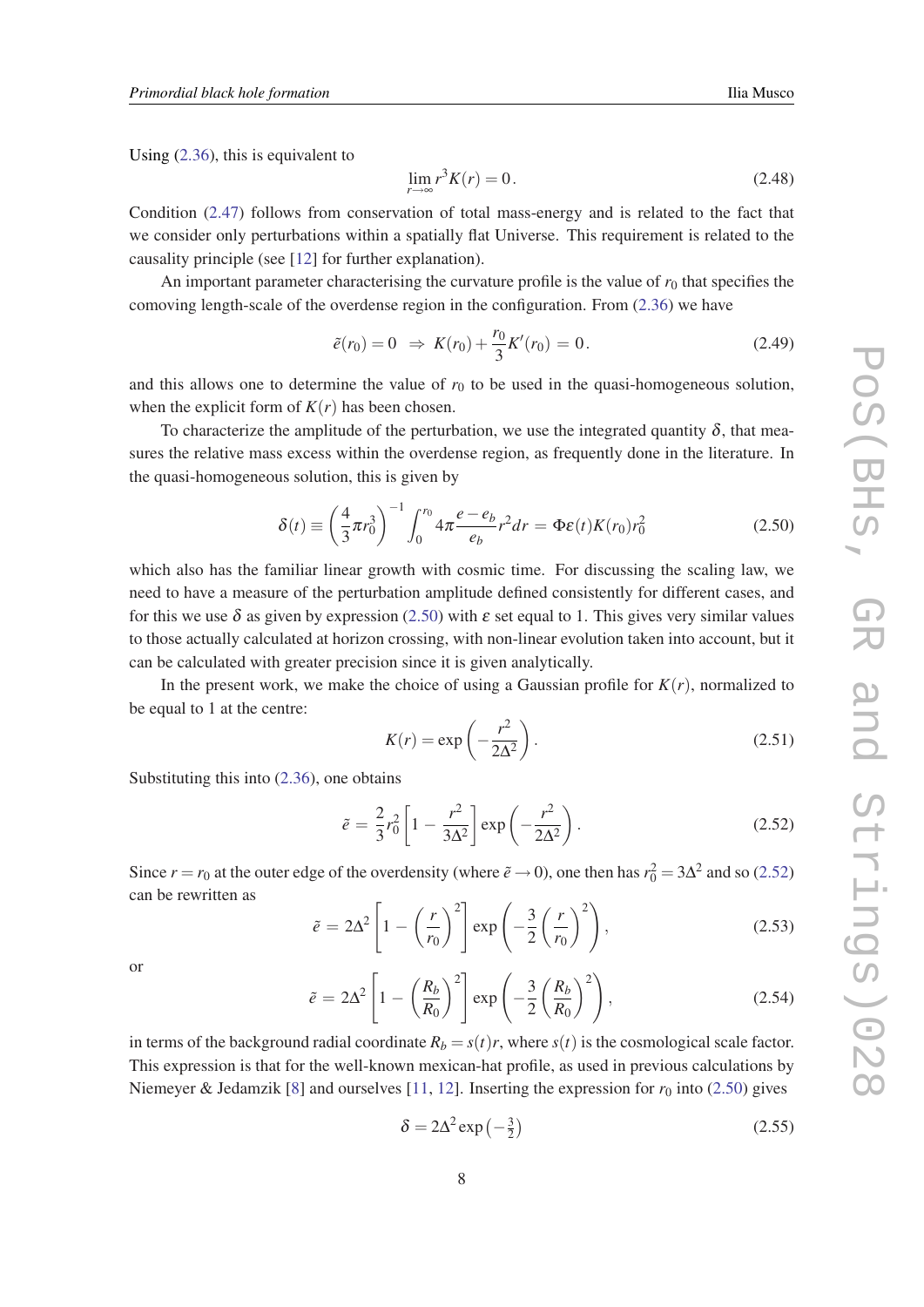when  $\varepsilon = 1$  and  $w = 1/3$ , and so the perturbation amplitude can be characterized alternatively by  $\Delta$ . In [\[11](#page-17-0)] and [\[12](#page-17-0)] the  $\delta_c$  for this profile was found to be  $\simeq 0.45$ , which corresponds to  $\Delta_c \simeq 1$ . For further details about setting initial conditions using the quasi-homogeneous solution, the reader is referred to [\[12](#page-17-0)].

#### 2.4 The Hernandez-Misner formalism

The MS approach using cosmic time slicing is convenient for setting initial conditions but has a well-known drawback for calculations of black hole formation in that singularities are formed rather quickly when using it and then further, potentially observable, evolution cannot be followed unless an excision procedure is used. Various slicing conditions can be used to avoid this difficulty but for calculations in spherical symmetry it is particularly convenient to use null slicing. In our work we have used the "observer time" null-slicing formulation of Hernandez & Misner [\[27](#page-18-0)] where the time coordinate is taken as the time at which an outgoing radial light ray emanating from an event reaches a distant observer. (In the original formulation, this observer was placed at future null infinity but for calculations in an expanding cosmological background we use an FRW fundamental observer sufficiently far from the perturbed region so as to be unaffected by the perturbation.) We use the MS approach for setting up initial data and for evolving it so as to produce data on a null slice. This is then used as input for our observer-time code with which we follow the black hole formation.

For the observer-time calculation, the metric  $(2.1)$  $(2.1)$  is re-written as

$$
ds^{2} = -f^{2} du^{2} - 2fb dr du + R^{2} (d\theta^{2} + \sin^{2} \theta d\varphi^{2}),
$$
 (2.56)

where *u* is the observer time and *f* is the new lapse function. The operators equivalent to  $(2.2)$  and  $(2.3)$  $(2.3)$  are now

$$
D_t \equiv \frac{1}{f} \left( \frac{\partial}{\partial u} \right),\tag{2.57}
$$

$$
D_k \equiv \frac{1}{b} \left( \frac{\partial}{\partial r} \right),\tag{2.58}
$$

where  $D_k$  is the radial derivative in the null slice and the corresponding derivative in the Misner-Sharp space-like slice is given by

$$
D_r = D_k - D_t. \tag{2.59}
$$

The hydrodynamic equations can then be formulated in an analogous way to what was done in cosmic time and we refer the reader to our discussion in [[11\]](#page-17-0).

# 3. The method of calculation

As in our previous work, the present calculations have been made with an explicit Lagrangian hydrodynamics code based on that of Miller & Motta (1989) [\[28](#page-18-0)] but with the grid organized in a way similar to that in the code of Miller & Rezzolla (1995) [[29\]](#page-18-0) which was designed for calculations in an expanding cosmological background. The code has a long history and has been carefully tested in its various forms. Full details of the methods used have been given in the above papers, in [\[11](#page-17-0), [12](#page-17-0)], and in other papers cited there.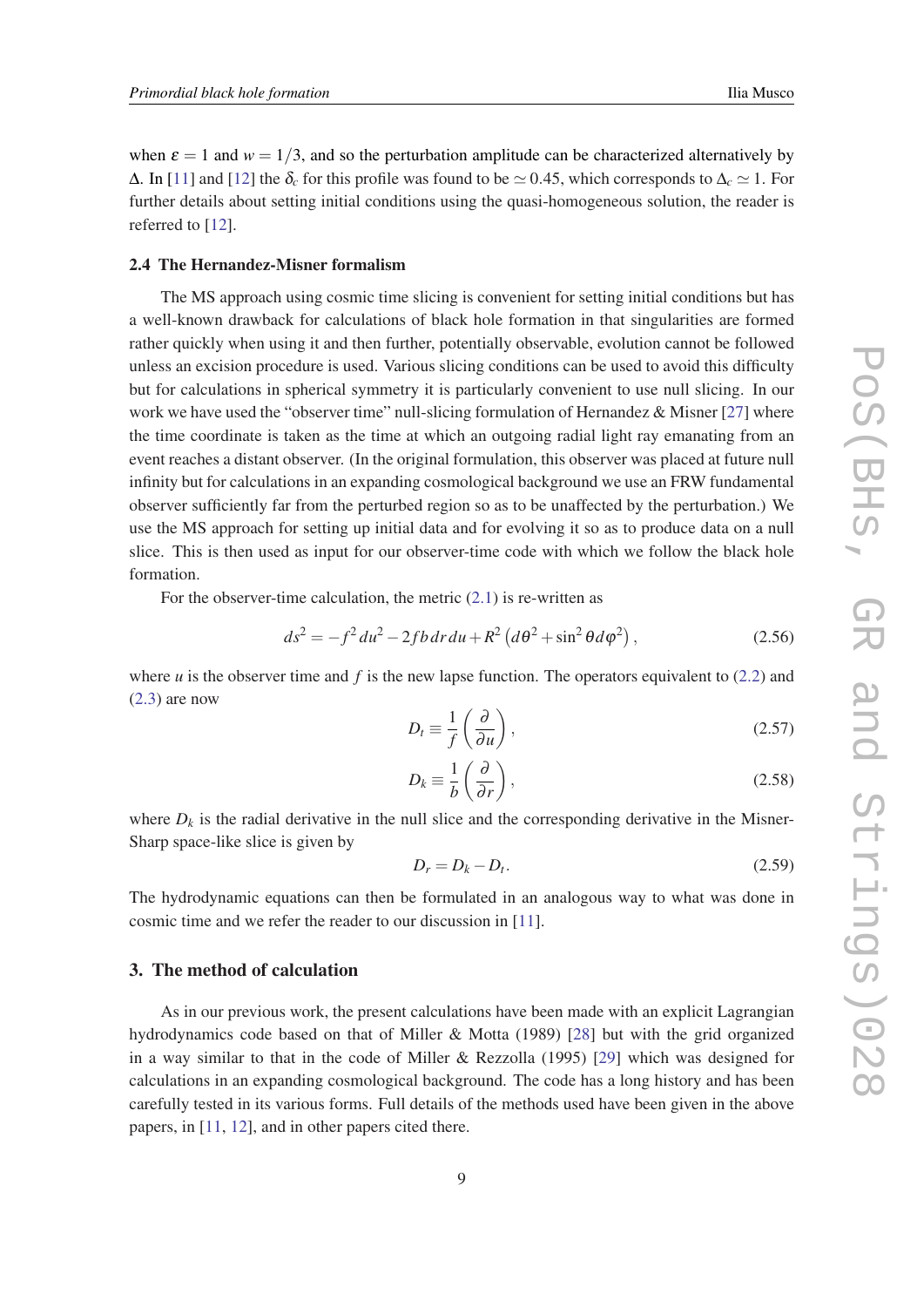The code uses a staggered grid and the co-moving coordinate is a mass-type coordinate which we will refer to as  $\mu$  in the discussion below. The basic grid has logarithmic spacing, allowing it to reach out to very large radii while giving finer resolution at small radii. The initial data for our present calculations was derived from the quasi-homogeneous solution and was specified on a space-like slice (at constant cosmic time) with  $\varepsilon = 10^{-2}$ , giving  $R_0 = 10R_H$ . The outer edge of the grid was placed at 90*RH*, which is far enough away so that there is no causal contact between it and the perturbed region during the time of the calculations. The initial data was then evolved using the MS equations [\(2.7](#page-3-0)[-2.13\)](#page-4-0), so as to generate a second set of initial data on a null slice (at constant observer time). To do this, an outgoing spherical light pulse was traced out from the centre, and parameter values were noted as it passed each grid zone. It is not necessary to continue to evolve the solution significantly behind the wave front in this part of the calculation, since that region (within which singularities might form) does not have causal contact with the wave front. The null-slice initial data, constructed in this way, was then evolved using the observer-time equations [[11\]](#page-17-0). From here on, we will refer to the observer-time coordinate as *t* rather than *u*.

In [[13\]](#page-17-0), our aim was to study PBH formation for much smaller values of  $(\delta - \delta_c)$  than was possible with our previous version of the code ([\[11](#page-17-0), [12\]](#page-17-0)). The particular problem which needed to be overcome is that as the PBH is forming, a semi-void appears around it and this becomes progressively deeper as  $\delta$  gets closer to  $\delta_c$ . For a Lagrangian code with a co-moving grid, this means that the Eulerian widths of zones in the semi-void region become very large, producing truncation errors that crash the code. The situation is made worse by the fact that a highly-relativistic wind blows matter across this region and this needs good resolution in order to be well-represented. As mentioned above, the basic code was already using a logarithmically-spaced grid in order to be able to simultaneously treat both the small scales on which the PBH was forming and also the large scales necessary for representing the surrounding expanding universe up to scales much larger than the cosmological horizon. For dealing with the problem of the semi-void region, we introduced an adaptive mesh refinement scheme (AMR) on top of the existing logarithmic grid. This has allowed us to follow PBH formation for values of  $(\delta - \delta_c)$  up to eight orders of magnitude smaller than we could do before.

Our AMR uses a fully-threaded-tree algorithm, making its refinement on the basis of the Eulerian width of the zone ∆*R* (which then, in turn, impacts on the truncation error). The outline of the procedure is as follows. Every 20 time-steps, a check is made to see whether the fractional zone spacing  $\Delta R/R$  is greater than 10% for any zone. If it is, that zone is subdivided introducing a new grid point at its centre (in terms of the co-moving radial coordinate  $\mu$ ) and quantities at the new grid-point and in the two newly-created zones to either side of it are calculated by means of cubic interpolation. Only one zone is subdivided at a time, allowing the solution to relax before performing any subsequent sub-division. Doing this, we have not found it necessary to introduce any artificial viscosity into the code for suppressing numerical noise, an important point for interpreting the appearance or absence of shocks. Also every 20 time steps (but offset by 10 time steps), we carry out a check to see whether ∆*R*/*R* has become less than 4% across any zone resulting from a previous subdivision. If so, then it is merged with the zone from which it was previously separated if that zone has the same  $\Delta \mu$ . Again, only one merging is carried out at a time to allow relaxation. Other grid-management routines are used so as to maintain a good overall grid structure.

We have successfully used the scheme with more than thirty levels of refinement and its per-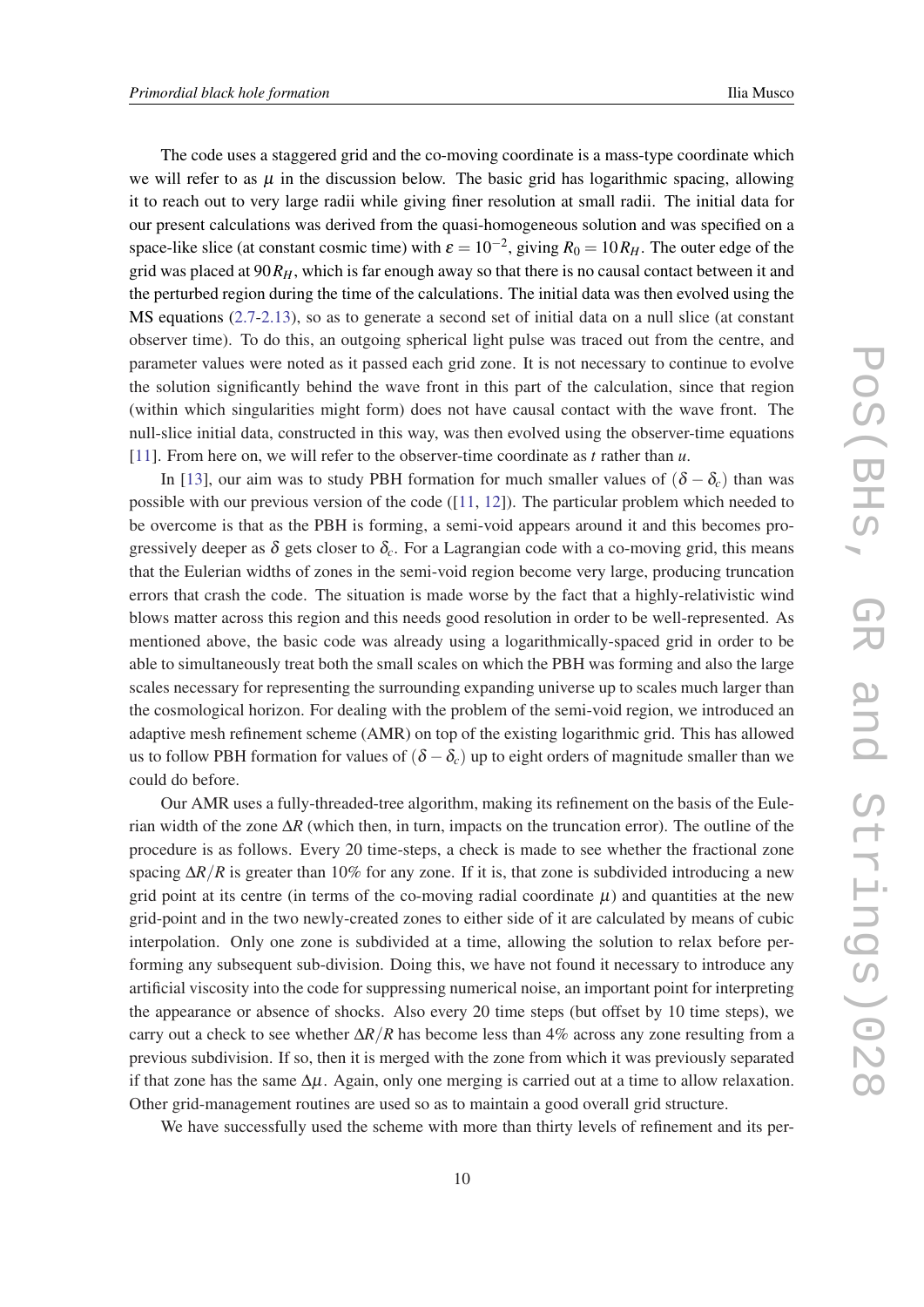formance can be judged from the results which we present in the next section. All of the features shown have been fully resolved with the AMR.

# 4. Description of the results



**Figure 1:** Scaling behaviour for  $M_{BH}$  as function of  $(\delta - \delta_c)^{\gamma}$  calculated for a radiative perfect fluid. For  $M_{BH} \leq M_H$ , the points are well-fitted by a scaling law with  $\gamma = 0.357$  and  $K = 4.02$ .

In this section we discuss the numerical results which we have obtained for PBH formation in the radiative era, using the AMR algorithm to go as close to  $\delta = \delta_c$  as we can. The main result is shown in figure 1 where the log of the black-hole mass  $M_{BH}$  normalized with  $M_H$  (the mass inside the cosmological horizon at the moment of horizon crossing) is plotted against the log of  $(\delta - \delta_c)$ . Note that the cosmological horizon mass continues to increase after the horizon-crossing time, and so it is not inconsistent to have  $M_{BH} > M_H$ .

We find that for  $M_{BH} \lesssim M_H$  (which corresponds to  $(\delta - \delta_c) \lesssim 2 \cdot 10^{-2}$ ), the points for different cases rather accurately follow a scaling law

$$
\frac{M_{BH}}{M_H} = K(\delta - \delta_c)^\gamma \tag{4.1}
$$

with  $\gamma = 0.357$  – close to the expected value for a perfect fluid of radiative particles [[21\]](#page-17-0). For larger values of the masses, the curve steepens slightly, as seen also in the past [\[8,](#page-17-0) [10](#page-17-0), [11\]](#page-17-0) but there is no sign of divergence from the scaling law at lower masses, even though we have now covered a range of masses in the scaling-law region of more than one thousand. The most extreme case shown has  $(δ – δ<sub>c</sub>)$  ∼ 10<sup>-11</sup> and gives a black hole mass of ∼ 5 · 10<sup>-4</sup>*MH*. These results are in contrast with those seen by Hawke  $&$  Stewart [\[10](#page-17-0)], where the scaling-law behaviour persisted for a range of masses of  $\sim$  100 but terminated at low masses with the curve flattening out at a minimum value of  $M_{BH}/M_{H}$ . However, we want to stress that great care needs to be taken in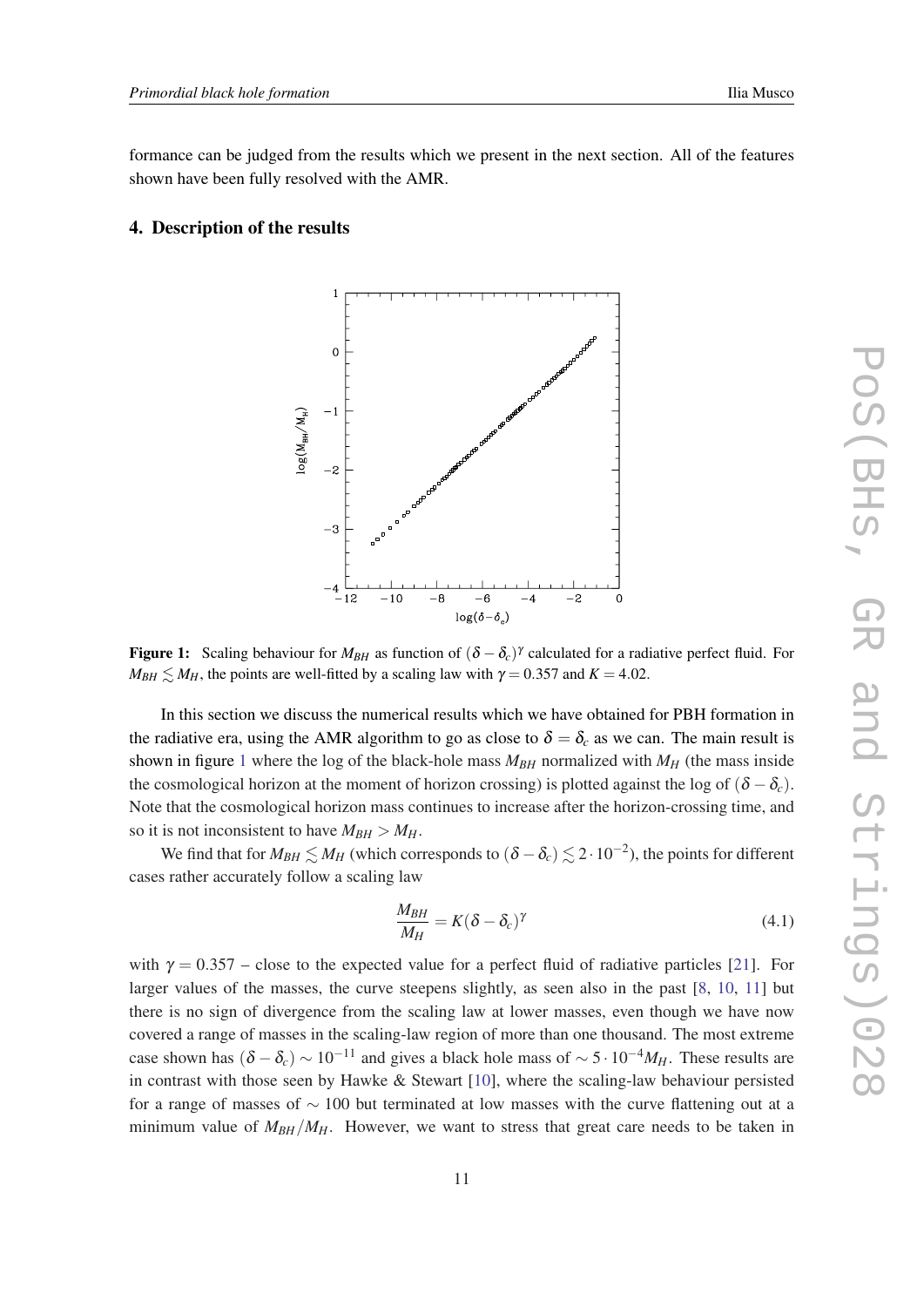making a comparison (see [[13\]](#page-17-0) for an extended discussion). Their explanation for the minimum mass seen in their calculations was related to the occurrence of strong shocks in the lower-mass cases. With our initial conditions, we do not see these shocks (hence the continuation of the scaling law) but if we impose more general non-linear initial conditions within the cosmological horizon scale, then we *do* often see shocks which are consistent with those reported in [[10\]](#page-17-0) (although our code is not equipped to handle the strong shock conditions which they saw and so we can see only the beginnings of this behaviour). We therefore attribute the difference in results to the different initial conditions used.

In our simulations, we start with supra-horizon-scale perturbations derived from the quasihomogeneous solution, which are still well within the linear regime as far as the hydrodynamical variables are concerned (although they are non-linear in the curvature, as mentioned previously). These perturbations, with only a growing component, have a very special relationship between the density profile and the velocity field. If we imposed as our initial conditions, at the same suprahorizon-scale, a perturbation of density but not of velocity (as we did in [\[11](#page-17-0)]), then the perturbation would reconfigure as it evolved, going back to this special relationship between the density profile and the velocity field before horizon crossing. (Comparing with a similar perturbation which is linear in *all* quantities, including the curvature, one can think there of it as being a superposition of growing and decaying modes: as it evolves, the decaying mode dies away, leaving only the growing mode.) When this special type of perturbation becomes non-linear in the fluid quantities as well as in the curvature, it still holds together and does not produce shocks in collapses producing black holes, as a general perturbation set up at late times can do. Shibata & Sasaki [[9](#page-17-0)] who used a similar type of initial perturbation to ours, but formulated in a completely different way, also did not mention seeing shock formation in their collapses producing black holes.

We next present some further results from our simulations of PBH formation near to the critical limit which give further insight into the nature of the process. The critical case ( $\delta = \delta_c$ ) separates cases which collapse to give a black hole from ones which bounce and merge back into the ambient medium. In figure [2](#page-12-0) we show some plots for a nearly-critical case and a subcritical one. The top two frames show results from a run which was too close to critical for us to tell whether it would produce a black hole or not by the time that it terminated. Here one can see an important characteristic feature of nearly-critical collapse. The quantity  $2M/R$  is a key diagnostic of the behaviour, going to 1 at horizons, both the cosmological horizon and the apparent horizon of the forming black hole. In the top left-hand frame,  $2M/R$  is plotted as a function of  $R/R<sub>H</sub>$  at different time levels, where  $R<sub>H</sub>$  is the horizon scale at the moment of horizon crossing. The dashed curve represents the initial conditions used by the observer-time code. This plot is showing just the inner part of the solution where the collapse occurs: the outer part where  $2M/R$  rises to 1 again at the cosmological horizon is at far larger radii. As time proceeds, the maximum of  $2M/R$  initially decreases to around 0.5, moving outwards in radius, but then it moves towards the centre, maintaining an almost constant value but with a very slow decrease towards an eventual value of  $\sim$  0.48. This marks a "critical" surface" that separates cases giving collapse to a black hole from ones which do not [\[30](#page-18-0)]. Supercritical and sub-critical cases eventually deviate away from this. The right-hand frame shows the corresponding behaviour of the radial four velocity *U* (note that these profiles look rather different when viewed in observer-time from the familiar picture in cosmic-time). Initially the velocity is positive everywhere with the general cosmological expansion just being slowed somewhat in the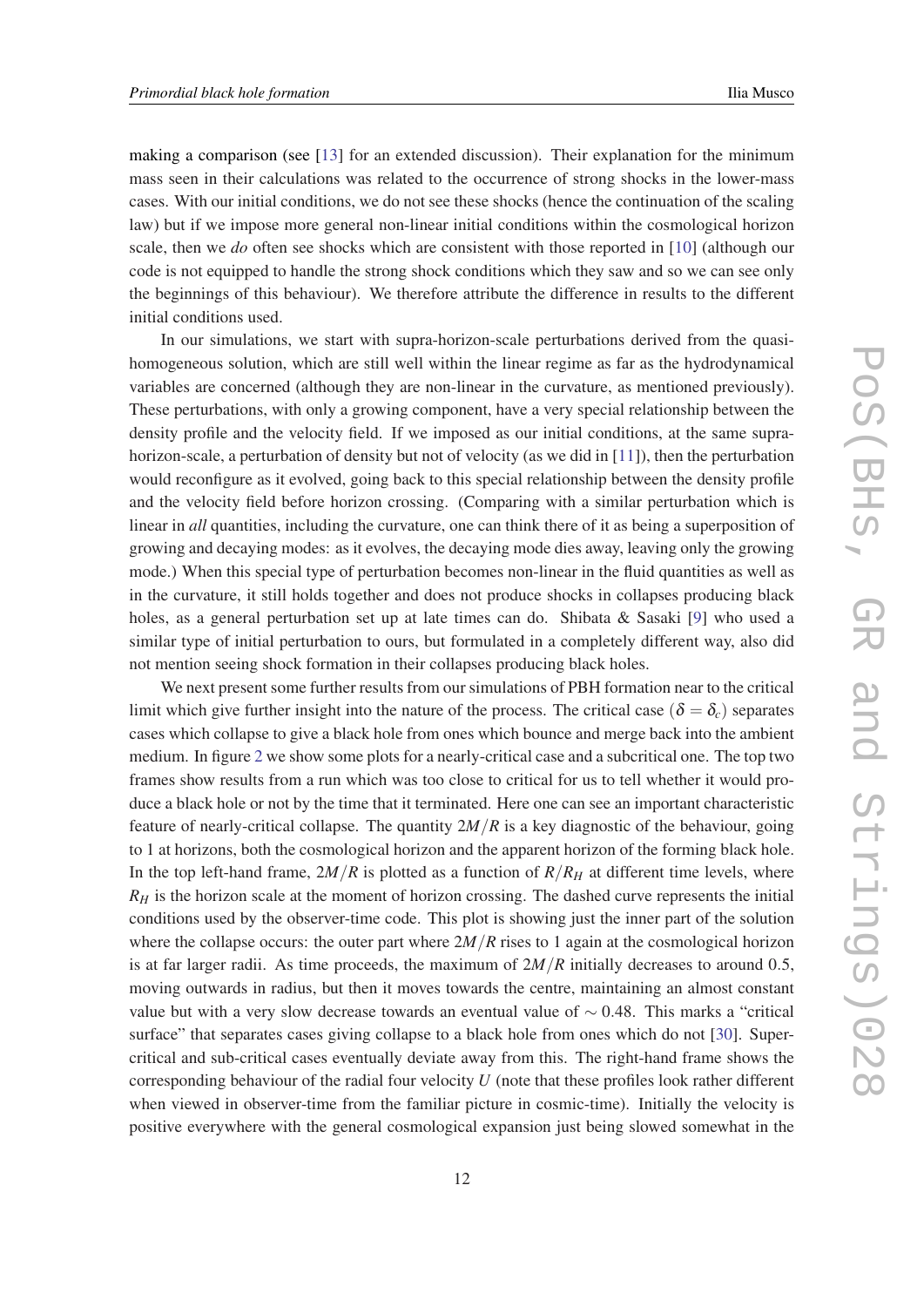<span id="page-12-0"></span>

**Figure 2:** The top two frames show the behaviour of  $2M/R$  and the radial four-velocity *U* for a nearlycritical case ( $\delta \simeq \delta_c$ ), plotted against *R*/*R<sub>H</sub>* at different time levels, with the dashed curve representing the initial conditions used by the observer-time code.  $R_H$  is the horizon scale at the moment of horizon crossing. The bottom frame shows the equivalent plot of  $2M/R$  for a sub-critical case with  $(\delta - \delta_c) \simeq -1.28 \cdot 10^{-6}$ which does not produce a black hole.

region of the perturbation. As time goes on, the expansion is progressively slowed down both because the universe as a whole is decelerating and because the effect of the perturbation becomes progressively greater in the central regions. After the dashed curve marking the initial time, the maximum in the velocity profile becomes progressively less pronounced and eventually the expansion reverses into a collapse in the central regions. As time proceeds further, the maximum infall velocity increases but the size of the collapsing region shrinks, eventually tending towards zero. Outside the collapsing region, one sees increasing positive velocities, representing a wind which takes matter away from the central condensation. We will analyse this in more detail when we consider a super-critical collapse which produces a black hole. During the "equilibrium phase", when the maximum of  $2M/R$  (which from now on we will refer to as  $(2M/R)_{peak}$ ) remains roughly constant, the location of this maximum corresponds to that where the velocity goes to zero, separating the collapsing region from that of the outgoing wind. At the location of (2*M*/*R*)*peak*, there is a continuing close balance between gravitational forces and pressure gradients which is a key feature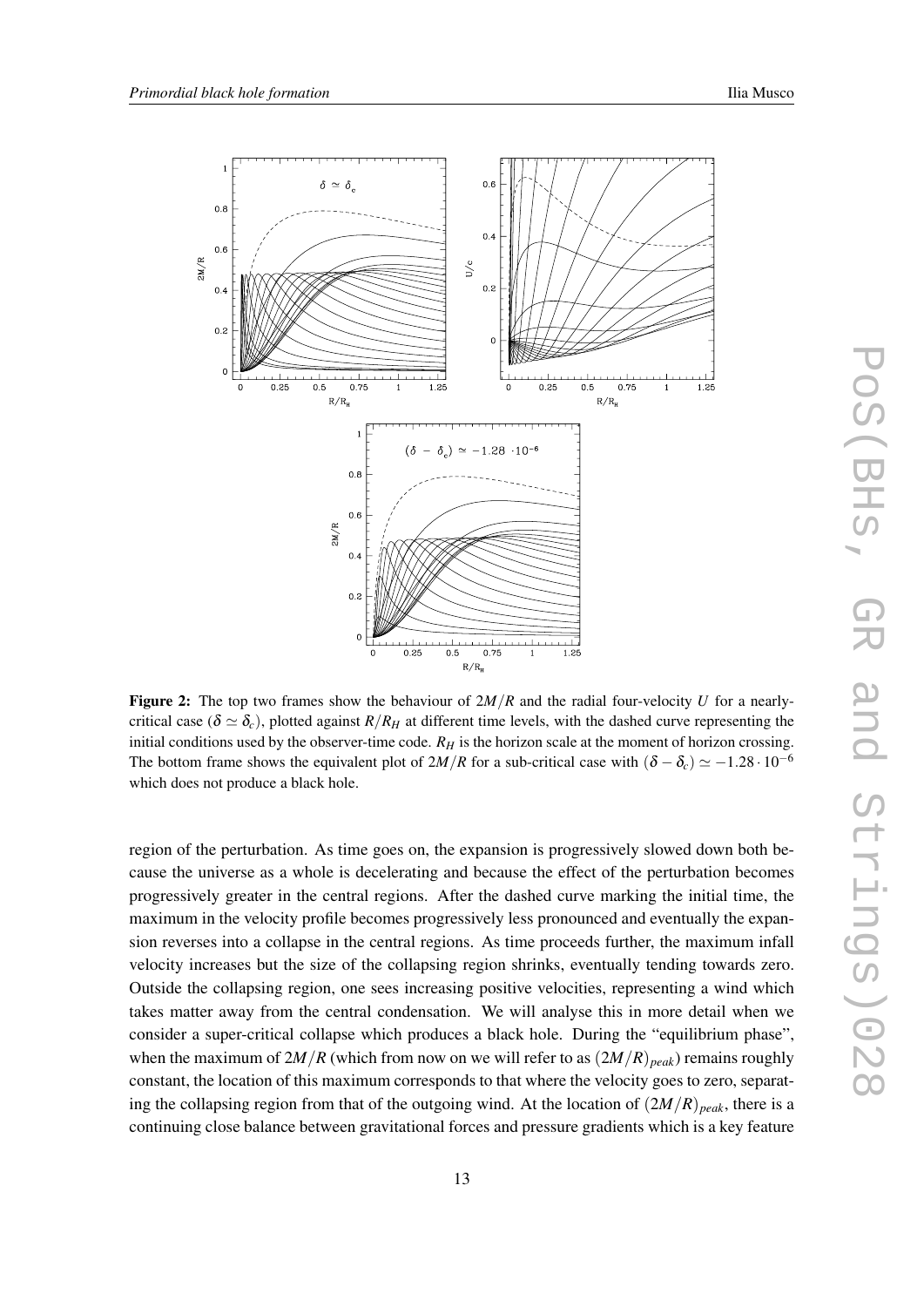<span id="page-13-0"></span>of critical collapse. As the collapsing region shrinks, a balance is kept all the way down to zero size in the special critical case  $\delta = \delta_c$ . For sub-critical cases, with  $\delta < \delta_c$ , pressure eventually wins over gravity: the remaining material in the collapsing region bounces, with a consequent decrease of (2*M*/*R*)*peak* (see the bottom frame of figure [2](#page-12-0)), and disperses into the surrounding medium. For nearly-critical cases, this is a surprisingly violent process, as we will discuss later, at the end of this section. For super-critical cases, with  $\delta > \delta_c$ , gravity eventually wins over pressure,  $(2M/R)_{peak}$ then grows towards 1 and a black hole is formed. The rest of the present section contains a detailed discussion of some of the features of this, as seen in the simulations.



Figure 3: These plots, for a representative but fairly extreme case where a black hole is formed, show different views of the behaviour of  $2M/R$  as a function of  $R/R<sub>H</sub>$  or  $M/M<sub>H</sub>$  at different time levels with the dashed curve representing the initial conditions used by the observer-time code. The perturbation has  $(\delta - \delta_c) \simeq 2.63 \cdot 10^{-9}$  and the collapse gives rise to a black hole with a mass  $M_{BH} \simeq 3.54 \cdot 10^{-3} M_H$ . In the top two frames,  $2M/R$  is plotted against  $R/R<sub>H</sub>$  with the right-hand frame being an enlargement of the inner parts of the left-hand one. The bottom two frames show the same data plotted as a function of *M*/*MH*.

For this discussion of super-critical collapse, we will focus on a particular representative case which is typical of those fairly close to the critical limit. This case has  $(\delta - \delta_c) \simeq 2.63 \cdot 10^{-9}$  and forms a black hole with mass  $M_{BH} \simeq 3.54 \cdot 10^{-3} M_H$ . Figure 3 shows various views of the 2*M*/*R* profiles. In the top two frames,  $2M/R$  is plotted against  $R/R<sub>H</sub>$  with the right-hand frame being an enlargement of the inner parts of the left-hand one. The top left-hand frame is the counterpart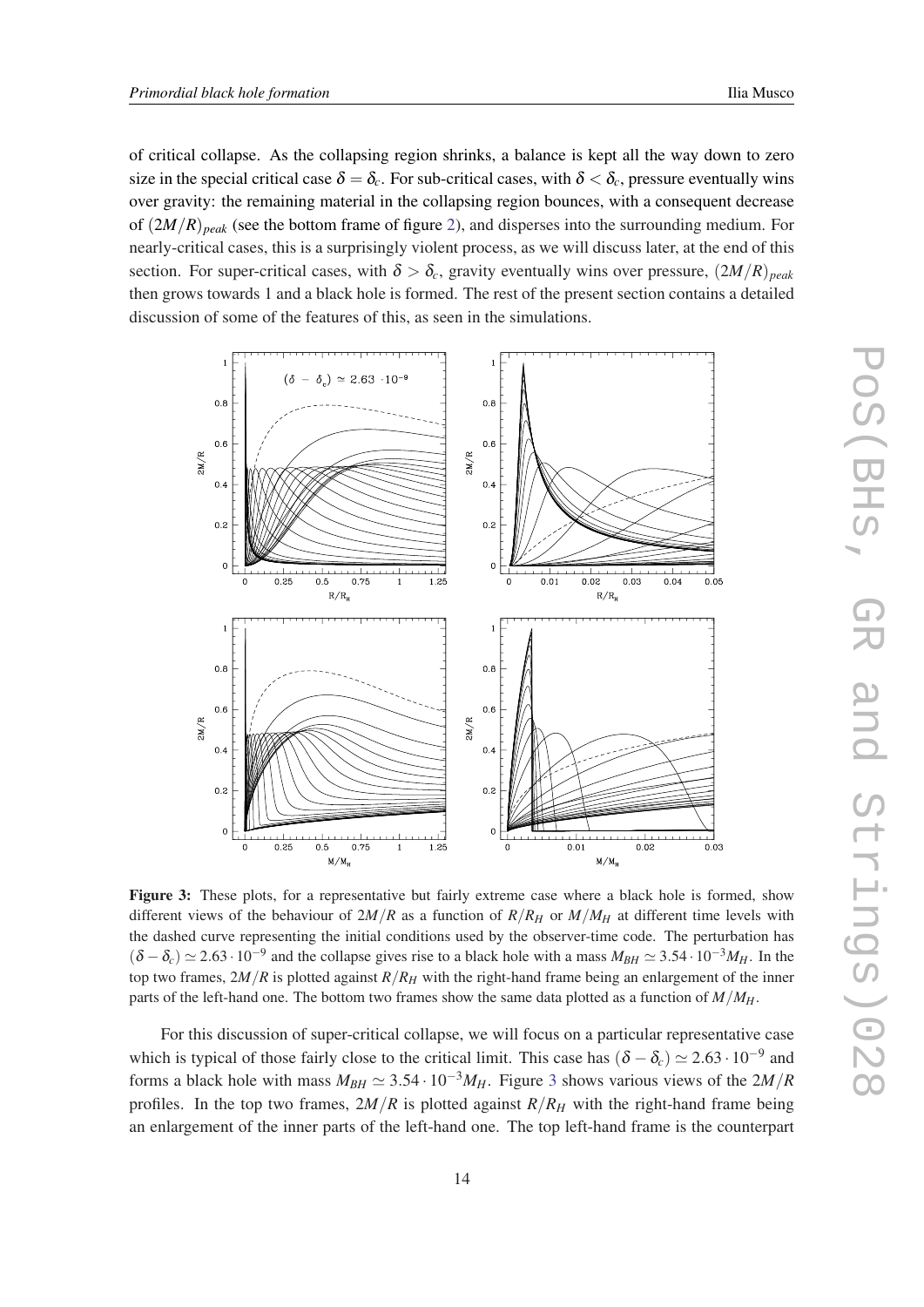<span id="page-14-0"></span>of the plots which we have shown for the critical and sub-critical cases and one can see the "intermediate state" with its almost-constant value of  $(2M/R)_{peak}$  and the eventual precipitous rise of this towards 1 as the black hole forms. (Note that in observer time, the black hole only fully forms asymptotically, when the time as measured by a distant observer tends to infinity, but we terminated the calculation when the central value of the lapse *f* had fallen below 10−10.) The top right-hand frame is an enlargement of the central part, showing how the solution diverges away from the intermediate state and enters the final black-hole collapse phase. The bottom two frames show the same data plotted as a function of *M*/*MH*. This is useful for showing in a clear way that when the collapsing region reaches the intermediate state, it then evolves by losing material to the outside while maintaining almost the same compactness until the final precipitous collapse. Again, the right-hand frame is an enlargement of the central part of the left-hand one, showing more detail of the departure from the intermediate state.



Figure 4: This figure shows further details for the same case as in figure [3.](#page-13-0) The top two frames show the profiles of radial four velocity *U* and energy density *e* at two key moments: the time when the wind away from the central region reaches its maximum strength (solid line) and the moment when the void starts to refill from the outside (dot-dashed line). Note that the black hole is at a very small scale on the left-hand side of these plots. The bottom frame shows the mass profiles at different time levels, with the dashed curve representing the initial conditions used by the observer-time code and the dotted lines marking the mass and radius of the eventual black hole.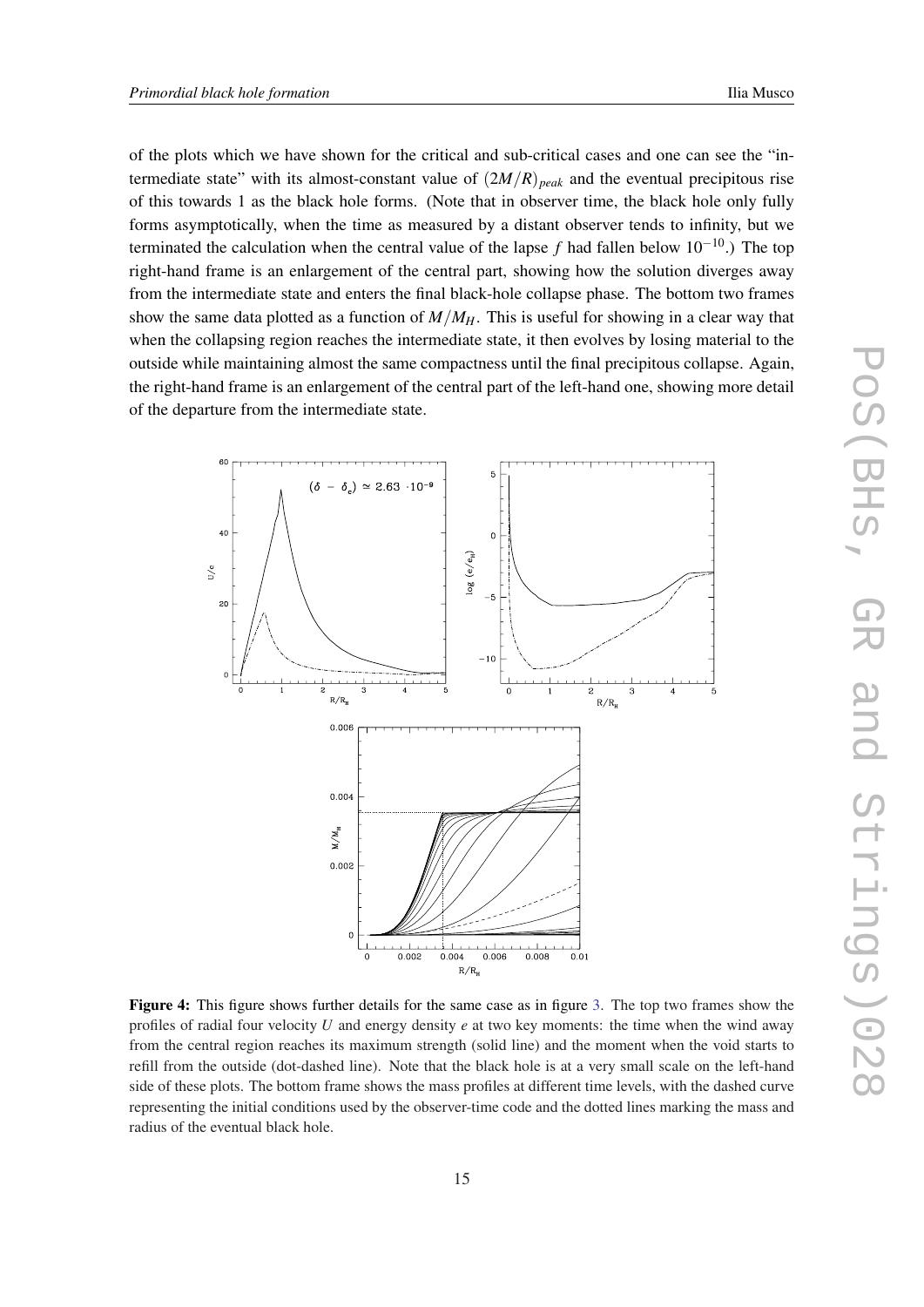As material is shed from the central condensation when it is in the intermediate state, this forms a strong relativistic wind (as mentioned earlier) which excavates a deep semi-void around it. This is shown in the top two frames of figure [4](#page-14-0) where the profiles of radial four velocity and energy-density are plotted. Two times are shown. The first (marked by the solid curves) is when the wind reaches its maximum strength, here with the maximum of *U*/*c* being around 50 (for more extreme cases, we see values of more than 100). By this stage, a substantial semi-void has already formed around the central condensation and this then proceeds to deepen further as more material is blown outwards by the wind which is being accelerated by the steep pressure gradient at its inner edge. The second time shown (marked with the dot-dashed curves) is when the outward velocity has dropped to zero at the outer edge of the void and it then starts to refill. At this stage, the AMR scheme used for our simulations has reached 23 levels of refinement (a factor of almost  $10^7$ ). When we follow the subsequent refilling of these voids, we find that it proceeds very gently and takes place on a timescale which is long compared to the dynamical timescale of the final collapse producing the black hole but short in cosmological terms. We then expect that further accretion onto the central black hole would proceed in a standard way. The bottom frame of figure [4](#page-14-0) shows the profiles for the mass at successive times, with the dashed curve again marking the initial data for the observer-time code. Initially, when all of the medium is expanding,  $M(R)$  is, of course, decreasing at all values of *R* but later, when the collapse starts, *M*(*R*) increases for the values of *R* inside the collapsing region, giving asymptotically the final mass of the black hole, evaluated where  $(2M/R)_{peak}$  tends to 1 and the lapse f tends to 0 (this location is marked by the dotted lines). The effect of the void can be seen in the very flat profile of  $M(R)$  outside this point (the last curve shown corresponds to the same time as the dot-dashed curves in the top two frames). Paper [[13\]](#page-17-0) also contains some discussion about the self-similar behaviour that we have observed in these simulations, reinforcing our feeling that the scaling law is likely to be preserved all the way down to very small values of  $(\delta - \delta_c)$ .

In the rest of this section we describe further the situation for subcritical perturbations. When  $\delta$  is considerably smaller than  $\delta_c$ , the perturbation initially grows but then subsides back into the surrounding medium in an uneventful way. However, for perturbations with  $\delta$  sufficiently close to  $\delta_c$ , some very interesting behaviour is seen and we present here some results from a representative case of this (more details can be found in [\[11\]](#page-17-0)). Our calculations for subcritical perturbations use only the Misner-Sharp code and the run presented has  $\delta - \delta_c = -3 \times 10^{-3}$ .

In Figure [5,](#page-16-0) the fluid worldlines are plotted. Initially, the perturbation grows within the expanding fluid, following the quasi-homogeneous solution while the fluid perturbations are in the linear regime. The deceleration in the perturbed region is larger than that in the unperturbed region and its expansion lags progressively behind that of the outer matter until eventually it starts to re-contract shortly after horizon crossing. The contraction is not strong enough to produce a black hole and the fluid bounces out again, expanding until it encounters the surrounding matter which did not participate in the contraction. A compression wave forms where the two regions of fluid meet, while the density becomes very low at the centre of the perturbation. The compression wave proceeds out into the surrounding material but also some matter is sent back into the middle of the rarefaction where it undergoes a second bounce which is much more extreme than the first with a very abrupt change of velocity in the central regions. Whereas the outward moving compression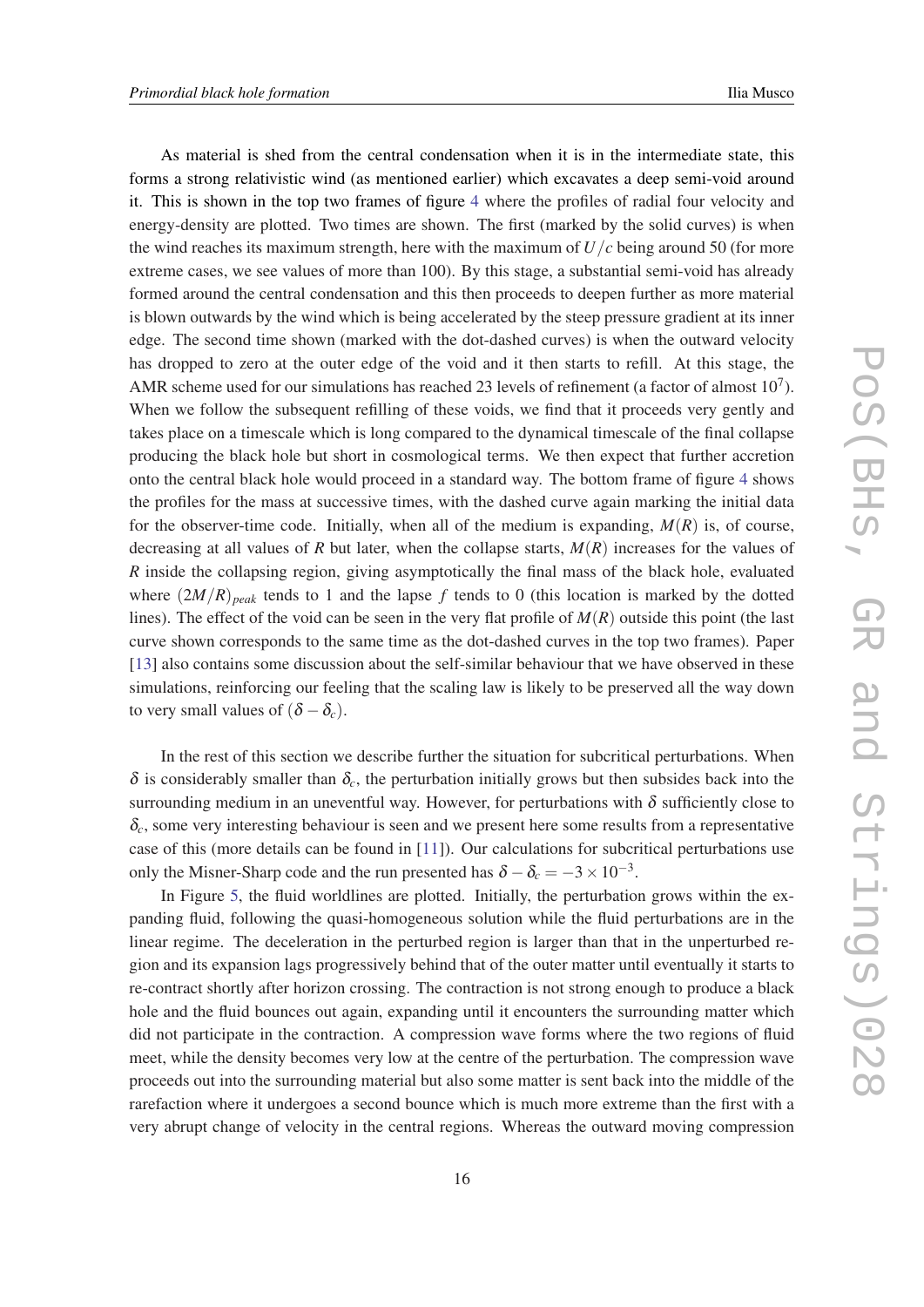<span id="page-16-0"></span>

Figure 5: Worldlines for a Mexican-hat perturbation with  $(\delta - \delta_c) = -3.0 \times 10^{-3}$ . This plot shows alternating collapse and expansion of the perturbed region while the outer material continues to expand uniformly. The "cosmic" time is measured in units of the time at horizon crossing.

is damped geometrically as it proceeds to spherical surfaces with progressively larger areas, the inward-moving wave of material is geometrically amplified by the inverse process. The reason for the second collapse and bounce being more violent than the first is that while the first is a collapse of an overdensity which is resisted throughout by internal pressure, the second is essentially the collapse of a "shell" with near vacuum inside it and is hence close to free-fall until just before the bounce. The compression wave formed by the second bounce propagates out into the surrounding medium following the first one. Both proceed to damp geometrically and eventually the medium returns to a uniform state.

# 5. Conclusions

In this paper, we have presented results from our investigation of the extent to which primordial black hole formation in the radiative era of the early universe can be considered as a manifestation of the critical collapse phenomenon. For doing this we have made numerical simulations including both the collapse producing the black hole and the continuing expansion of the surrounding universe, focusing on the behaviour of initial perturbations of a type which could have come from inflation, having only a growing component and no decaying component. Implementing an AMR scheme within our Lagrangian code, we have been able to follow formation of black holes over a range of more than a thousand in mass. For the type of perturbation that we are studying, we find that scaling-law behaviour persists down to the smallest masses that we are able to follow, with no sign of a levelling-off such as had been reported in earlier work. We attribute this difference to the different type of initial conditions used; the present ones do not lead to the formation of shocks during collapses giving rise to black holes, which were a key feature of previous work. For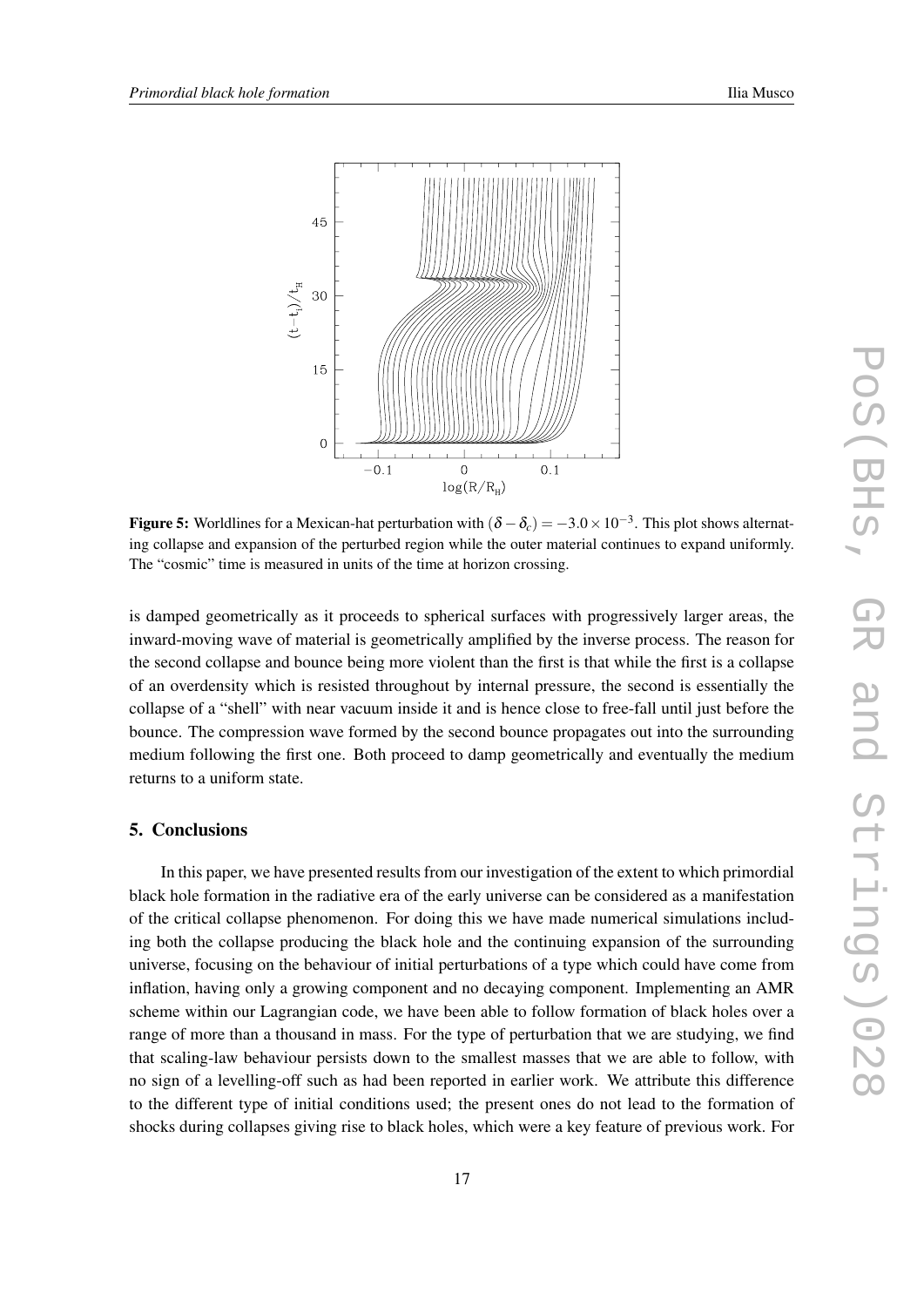<span id="page-17-0"></span>perturbations of the type coming from inflation, we have not seen any evidence to make us think that there would be a deviation away from the scaling law at lower masses until either there is a change in the matter model or the quantum regime is reached.

For slightly subcritical cases, we see surprisingly violent behaviour at the time of the second bounce which warrants further investigation.

Acknowledgements: I gratefully acknowledge first Prof. John Miller, Dr. Alexander Polnarev and Prof. Luciano Rezzolla, my collaborators on the papers of which this review is a synthesis. Then I would also like to gratefully acknowledge the following colleagues, with whom I have had helpful discussions during these years: (in alphabetical order) Carlo Baccigalupi, Marco Bruni, Bernard Carr, Carsten Gundlach, Ian Hawke, Karsten Jedamzik and Stefano Liberati.

# References

- [1] Zel'dovich Ya.B. & Novikov I.D. 1966 *Astron.Zh.* 43 758 [*Sov.Astron.* 10 602 (1967)]
- [2] Hawking S.W. 1971 *MNRAS* 152 75
- [3] Carr B.J. & Hawking S.W. 1974 *MNRAS* 168, 399
- [4] Carr B.J. 1975 *Astrophys.J.* 201 1
- [5] Nadezhin D.K., Novikov I.D. & Polnarev A. G. 1978 *Astron.Zh.* 55 216 [*Sov.Astron.* 22(2) 129 (1978)]
- [6] Bicknell G.V. & Henriksen R. N. 1979 *Astrophys.J.* 232 670
- [7] Carr B.J. 2003 *Lect. Notes Phys.* 631 301
- [8] Niemeyer J.C. & Jedamzik K. 1999 *Phys.Rev.D* 59 124013
- [9] Shibata M. & Sasaki M. 1999 *Phys.Rev.D* 60 084002
- [10] Hawke I. & Stewart J. M. 2002 *Class. Quantum Grav.* 19 3687
- [11] Musco I., Miller J.C., Rezzolla L. 2005 *Class. Quantum Grav.*, 22, 1405
- [12] Polnarev A.G. & Musco I. 2007 *Class. Quantum Grav.*, 24, 1405
- [13] Muisco I, Miller J.C. & Polnarev A.G. 2008 arXiv:0811.1452 [gr-qc]. To be published in *Class. and Quantum Grav*.
- [14] Ivanov P. 1998 *Phys.Rev.D* 57 7145
- [15] Green A.M., Liddle A.R. Malik K.A., Sasaki M. 2004 *Phys.Rev.D*, 70, 041502
- [16] Lifshits E.M. & Khalatnikov I.M. 1963 *Usp. Fiz. Nauk.* 80, 391 [*Sov. Phys. Usp.* 6, 496 (1964)]
- [17] Hidalgo C. & Polnarev A.G. 2008 arXiv: 0806.2752 [astro-ph]
- [18] Niemeyer J.C. & Jedamzik K. 1998 *Phys.Rev.Lett* 80 5481
- [19] Choptuik M.W. 1993 *Phys. Rev. Lett.* 70 9
- [20] Neilsen D.W. & Choptuik M.W. 2000 *Class. Quantum Grav.*, 17, 761
- [21] Evans C.R. & Coleman J.S. 1994 *Phys. Rev. Lett.* 72 1782
- [22] Misner C.W. & Sharp D.H. 1964 *Phys.Rev* 136 B571